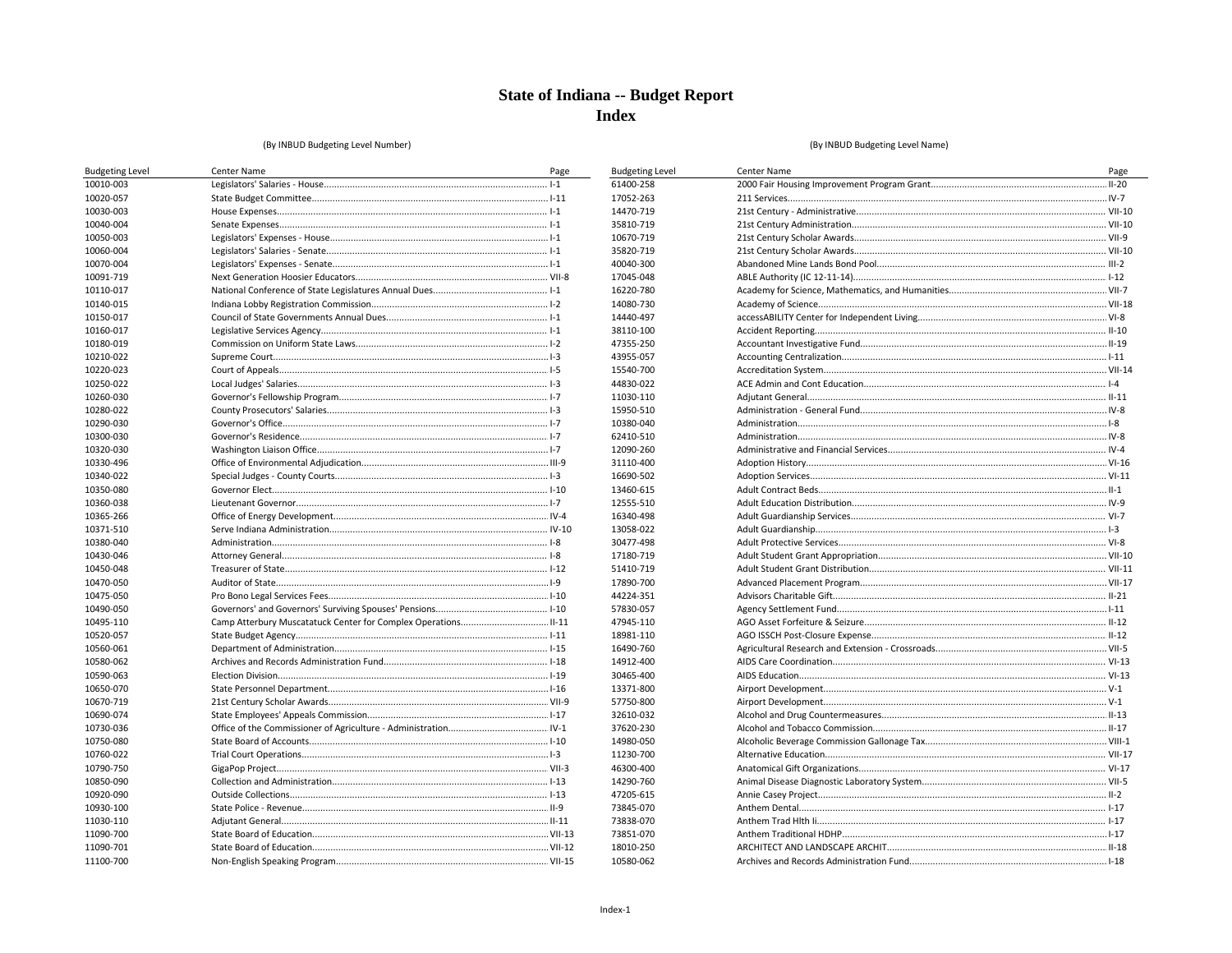**Budgeting Level** 30463-400 13910-705

52615-495 48070-057 61311-230 37640-230 37630-230 44312-190 15130-497 10430-046 12720-046 60500-046 44730-022 10470-050 12800-495 37920-210 15139-780 14370-780 30476-497 12840-497 30475-497 12850-497 11770-497 14990-100 14100-700

43922-300 62240-495 34610-400 46100-400 44350-258 16290-497 61701-351 61702-351 61700-351 12680-351 40310-250 45980-400 99420-100 71480-515 13760-675 44305-400 44271-115 16280-497 47200-497 99445-057 30313-700

#### (By INBUD Budgeting Level Number)

#### (By INBUD Budgeting Level Name)

| <b>Budgeting Level</b> | Center Name                                                                         | Page |
|------------------------|-------------------------------------------------------------------------------------|------|
| 11120-750              |                                                                                     |      |
| 11130-750              |                                                                                     |      |
| 11150-760              |                                                                                     |      |
| 11160-775              |                                                                                     |      |
| 11180-064              |                                                                                     |      |
| 11210-497              |                                                                                     |      |
| 11230-700              |                                                                                     |      |
| 11350-022              |                                                                                     |      |
| 11360-217              |                                                                                     |      |
| 11380-719              | Tuition and Fee Exemption for Children of Veterans and Public Safety Officers VII-9 |      |
| 11460-160              |                                                                                     |      |
| 11505-115              |                                                                                     |      |
| 11510-017              |                                                                                     |      |
| 11520-325              |                                                                                     |      |
| 11580-710              |                                                                                     |      |
| 11620-719              |                                                                                     |      |
| 11640-061              |                                                                                     |      |
| 11660-055              |                                                                                     |      |
| 11670-022              |                                                                                     |      |
| 11690-750              |                                                                                     |      |
| 11720-500              |                                                                                     |      |
| 11740-037              |                                                                                     |      |
| 11760-061              |                                                                                     |      |
| 11770-497              |                                                                                     |      |
| 11860-502              |                                                                                     |      |
| 11920-215              |                                                                                     |      |
| 11940-220              |                                                                                     |      |
| 11960-225              |                                                                                     |      |
| 11980-225              |                                                                                     |      |
| 12000-225              |                                                                                     |      |
| 12001-077              |                                                                                     |      |
| 12002-405              |                                                                                     |      |
| 12030-250              |                                                                                     |      |
| 12080-258              |                                                                                     |      |
| 12081-258              |                                                                                     |      |
| 12082-258              |                                                                                     |      |
| 12083-258              |                                                                                     |      |
| 12084-258              |                                                                                     |      |
| 12090-260              |                                                                                     |      |
| 12120-260              |                                                                                     |      |
| 12195-710              |                                                                                     |      |
| 12290-075              |                                                                                     |      |
| 12300-250              |                                                                                     |      |
| 12415-512              |                                                                                     |      |
| 12415-700              |                                                                                     |      |
| 12420-385              |                                                                                     |      |
| 12440-250              |                                                                                     |      |
| 12450-300              |                                                                                     |      |
| 12470-300              |                                                                                     |      |
| 12480-300              |                                                                                     |      |
| 12490-303              |                                                                                     |      |
| 12500-300              |                                                                                     |      |

| <b>Center Name</b>                                                                 | Page |
|------------------------------------------------------------------------------------|------|
|                                                                                    |      |
|                                                                                    |      |
|                                                                                    |      |
|                                                                                    |      |
|                                                                                    |      |
|                                                                                    |      |
|                                                                                    |      |
|                                                                                    |      |
|                                                                                    |      |
|                                                                                    |      |
|                                                                                    |      |
|                                                                                    |      |
|                                                                                    |      |
|                                                                                    |      |
|                                                                                    |      |
|                                                                                    |      |
|                                                                                    |      |
|                                                                                    |      |
|                                                                                    |      |
|                                                                                    |      |
|                                                                                    |      |
|                                                                                    |      |
|                                                                                    |      |
|                                                                                    |      |
|                                                                                    |      |
|                                                                                    |      |
|                                                                                    |      |
|                                                                                    |      |
|                                                                                    |      |
|                                                                                    |      |
|                                                                                    |      |
|                                                                                    |      |
|                                                                                    |      |
|                                                                                    |      |
|                                                                                    |      |
|                                                                                    |      |
|                                                                                    |      |
|                                                                                    |      |
|                                                                                    |      |
|                                                                                    |      |
|                                                                                    |      |
|                                                                                    |      |
|                                                                                    |      |
| BRS - Program Income Social Security Administration/Vocational Rehabilitation VI-9 |      |
|                                                                                    |      |
|                                                                                    |      |
|                                                                                    |      |
|                                                                                    |      |
|                                                                                    |      |
|                                                                                    |      |
|                                                                                    |      |
|                                                                                    |      |

11210-497 11980-225 13077-235 30478-500 48342-260 17051-260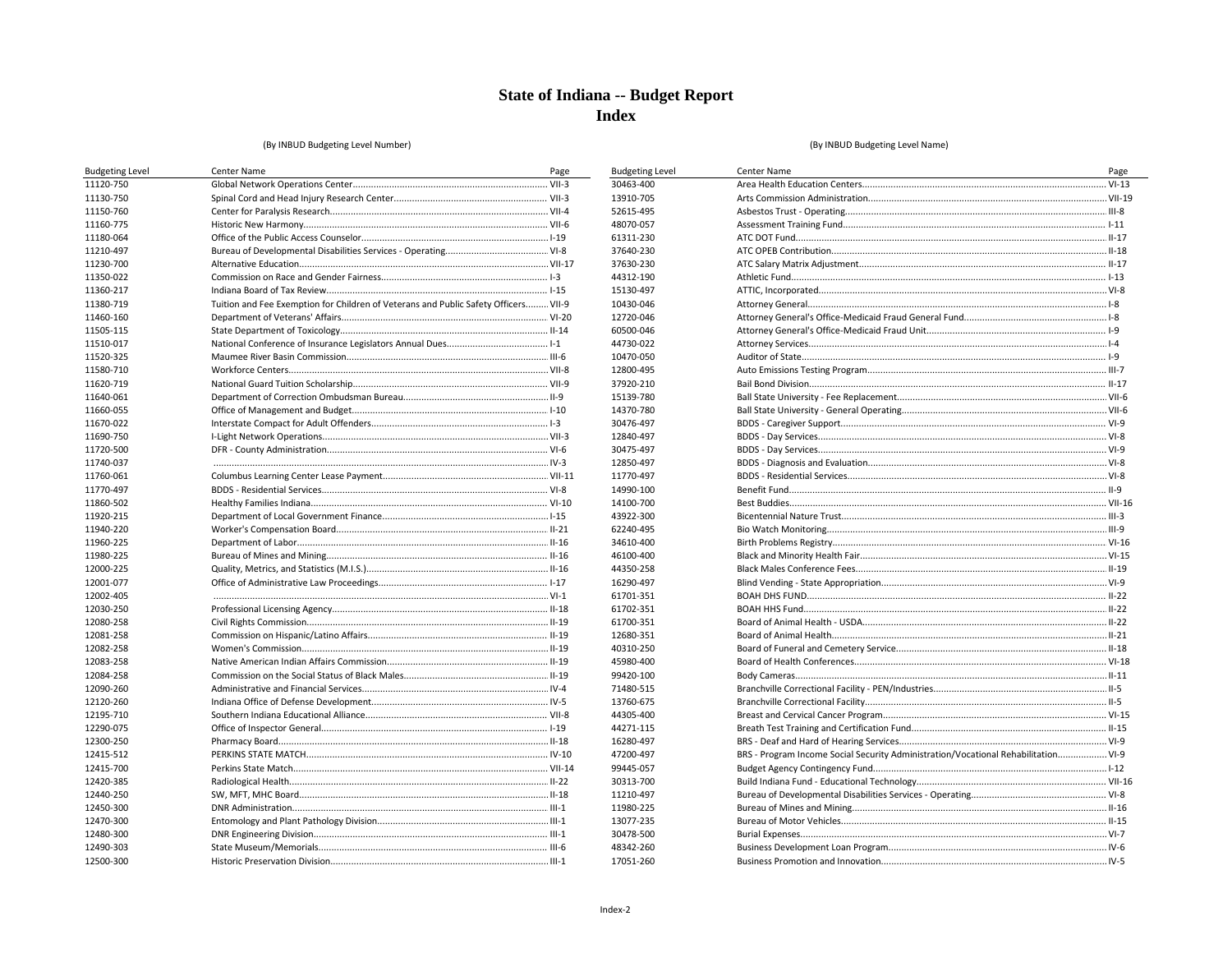**Budgeting Level** 18219-260 15770-498 10495-110 45440-063 30454-400 99413-400 30457-400 48344-260 17027-100 57300-351 17054-790 15145-510 14970-700

13365-070 13337-512

13085-400 11150-760 15360-615 13500-615 13520-614 35410-190 15173-701

99433-700

43911-704

99435-700

63012-719 63000-719 44077-719 15143-410 35920-501

17024-410 16950-032 12736-502

12771-502

17780-502 46110-400 30461-400 30480-503 99426-503 30481-503 99425-503 14810-022 46000-400 12080-258 62210-495 54310-036 44550-495 15142-750 10850-090 13339-760 16760-719

#### (By INBUD Budgeting Level Number)

#### (By INBUD Budgeting Level Name)

| <b>Budgeting Level</b> | Center Name                                                                          | Page |
|------------------------|--------------------------------------------------------------------------------------|------|
| 12510-300              |                                                                                      |      |
| 12520-300              |                                                                                      |      |
| 12540-315              |                                                                                      |      |
| 12555-510              |                                                                                      |      |
| 12570-719              |                                                                                      |      |
| 12600-300              |                                                                                      |      |
| 12630-322              |                                                                                      |      |
| 12680-351              |                                                                                      |      |
| 12700-498              |                                                                                      |      |
| 12720-046              |                                                                                      |      |
| 12736-502              |                                                                                      |      |
| 12740-760              |                                                                                      |      |
| 12755-100              |                                                                                      |      |
| 12760-400              |                                                                                      |      |
| 12771-502              |                                                                                      |      |
| 12772-502              |                                                                                      |      |
| 12773-502              |                                                                                      |      |
| 12800-495              |                                                                                      |      |
| 12810-495              | Confined Feeding Operations/Concentrated Animal Feeding Operations Inspection: III-7 |      |
| 12840-497              |                                                                                      |      |
| 12850-497              |                                                                                      |      |
| 12860-415              |                                                                                      |      |
| 12910-425              |                                                                                      |      |
| 12920-430              |                                                                                      |      |
| 12940-435              |                                                                                      |      |
| 12960-440              |                                                                                      |      |
| 12990-450              |                                                                                      |      |
| 13058-022              |                                                                                      |      |
| 13059-022              |                                                                                      |      |
| 13062-038              |                                                                                      |      |
| 13063-260              |                                                                                      |      |
| 13064-037              |                                                                                      |      |
| 13066-038              |                                                                                      |      |
| 13070-498              |                                                                                      |      |
| 13072-063              |                                                                                      |      |
| 13076-100              |                                                                                      |      |
| 13077-235              |                                                                                      |      |
| 13078-260              |                                                                                      |      |
| 13079-260              |                                                                                      |      |
| 13080-498              |                                                                                      |      |
| 13081-300              |                                                                                      |      |
| 13085-400              |                                                                                      |      |
| 13086-400              |                                                                                      |      |
| 13089-510              |                                                                                      |      |
| 13091-510              |                                                                                      |      |
| 13092-700              |                                                                                      |      |
| 13093-700              |                                                                                      |      |
| 13094-704              |                                                                                      |      |
| 13095-710              |                                                                                      |      |
| 13096-719              |                                                                                      |      |
| 13097-719              |                                                                                      |      |
| 13098-719              |                                                                                      |      |
|                        |                                                                                      |      |

| Center Name                                                              | Page |
|--------------------------------------------------------------------------|------|
|                                                                          |      |
|                                                                          |      |
|                                                                          |      |
|                                                                          |      |
|                                                                          |      |
|                                                                          |      |
|                                                                          |      |
|                                                                          |      |
|                                                                          |      |
|                                                                          |      |
|                                                                          |      |
|                                                                          |      |
|                                                                          |      |
|                                                                          |      |
|                                                                          |      |
|                                                                          |      |
|                                                                          |      |
|                                                                          |      |
|                                                                          |      |
|                                                                          |      |
|                                                                          |      |
| Charter and Innovation Network School Grant Program (IC 20-24-13) VII-12 |      |
|                                                                          |      |
|                                                                          |      |
|                                                                          |      |
|                                                                          |      |
|                                                                          |      |
|                                                                          |      |
|                                                                          |      |
|                                                                          |      |
|                                                                          |      |
|                                                                          |      |
|                                                                          |      |
|                                                                          |      |
|                                                                          |      |
|                                                                          |      |
|                                                                          |      |
|                                                                          |      |
|                                                                          |      |
|                                                                          |      |
|                                                                          |      |
|                                                                          |      |
|                                                                          |      |
|                                                                          |      |
|                                                                          |      |
|                                                                          |      |
|                                                                          |      |
|                                                                          |      |
|                                                                          |      |
|                                                                          |      |
|                                                                          |      |

48600-057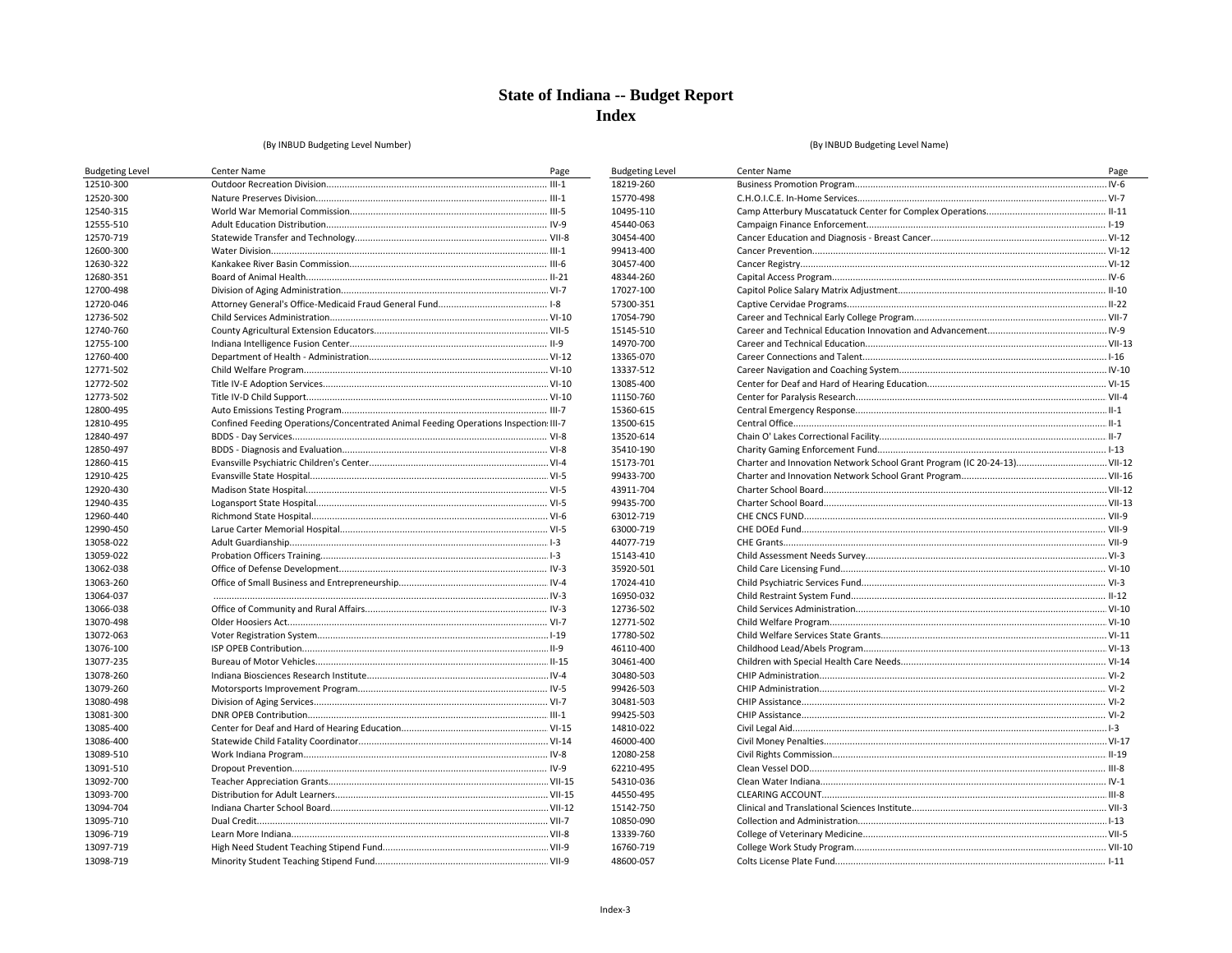**Budgeting Level** 11760-061 46980-570 71400-515 14020-719 12081-258 11350-022 12084-258 10180-019 17790-615 60230-038 30420-400 30448-410 12810-495 37410-300 36020-300 51210-300 42235-800 30553-800 46750-046 45290-250 36110-240 43912-615 71490-515 13620-635 99421-615 10150-017 12740-760 30116-050 16420-615 13400-615 30588-800 10280-022 10220-023 61401-258 15150-032 54010-032 42440-800 31210-400 45930-700

#### (By INBUD Budgeting Level Number)

| 13100-497<br>13101-750<br>13102-760<br>13103-760<br>13105-770<br>13106-770<br>13107-775<br>13109-780<br>13111-790<br>13117-100<br>13118-032<br>13119-235<br>13120-500<br>13124-700<br>13140-056<br>13150-500<br>13190-498<br>13220-503<br>13250-040<br>13260-405 |  |
|------------------------------------------------------------------------------------------------------------------------------------------------------------------------------------------------------------------------------------------------------------------|--|
|                                                                                                                                                                                                                                                                  |  |
|                                                                                                                                                                                                                                                                  |  |
|                                                                                                                                                                                                                                                                  |  |
|                                                                                                                                                                                                                                                                  |  |
|                                                                                                                                                                                                                                                                  |  |
|                                                                                                                                                                                                                                                                  |  |
|                                                                                                                                                                                                                                                                  |  |
|                                                                                                                                                                                                                                                                  |  |
|                                                                                                                                                                                                                                                                  |  |
|                                                                                                                                                                                                                                                                  |  |
|                                                                                                                                                                                                                                                                  |  |
|                                                                                                                                                                                                                                                                  |  |
|                                                                                                                                                                                                                                                                  |  |
|                                                                                                                                                                                                                                                                  |  |
|                                                                                                                                                                                                                                                                  |  |
|                                                                                                                                                                                                                                                                  |  |
|                                                                                                                                                                                                                                                                  |  |
|                                                                                                                                                                                                                                                                  |  |
|                                                                                                                                                                                                                                                                  |  |
|                                                                                                                                                                                                                                                                  |  |
| 13280-550                                                                                                                                                                                                                                                        |  |
| 13300-560                                                                                                                                                                                                                                                        |  |
| 13310-570                                                                                                                                                                                                                                                        |  |
| 13332-510                                                                                                                                                                                                                                                        |  |
| 13335-512                                                                                                                                                                                                                                                        |  |
| 13336-510                                                                                                                                                                                                                                                        |  |
| 13337-512                                                                                                                                                                                                                                                        |  |
| 13338-512                                                                                                                                                                                                                                                        |  |
| 13339-760                                                                                                                                                                                                                                                        |  |
| 13341-700                                                                                                                                                                                                                                                        |  |
| 13342-719                                                                                                                                                                                                                                                        |  |
| 13351-730                                                                                                                                                                                                                                                        |  |
| 13352-760                                                                                                                                                                                                                                                        |  |
| 13353-719                                                                                                                                                                                                                                                        |  |
| SYSTEM FOR TEACHER AND STUDENT ADVANCEMENT GRANT FUND VII-12<br>13354-701                                                                                                                                                                                        |  |
| 13355-700                                                                                                                                                                                                                                                        |  |
| 13358-017                                                                                                                                                                                                                                                        |  |
| 13359-017                                                                                                                                                                                                                                                        |  |
| 13361-070                                                                                                                                                                                                                                                        |  |
| 13362-057                                                                                                                                                                                                                                                        |  |
| 13363-022                                                                                                                                                                                                                                                        |  |
| 13365-070                                                                                                                                                                                                                                                        |  |
| 13366-503                                                                                                                                                                                                                                                        |  |
| 13368-615                                                                                                                                                                                                                                                        |  |
| 13371-800                                                                                                                                                                                                                                                        |  |
| 13390-615                                                                                                                                                                                                                                                        |  |
| 13400-615                                                                                                                                                                                                                                                        |  |
| 13420-605                                                                                                                                                                                                                                                        |  |
| 13430-615                                                                                                                                                                                                                                                        |  |
| 13450-623                                                                                                                                                                                                                                                        |  |
| 13460-615                                                                                                                                                                                                                                                        |  |
| 13470-615                                                                                                                                                                                                                                                        |  |

| Center Name                                                                          | Page |
|--------------------------------------------------------------------------------------|------|
|                                                                                      |      |
|                                                                                      |      |
|                                                                                      |      |
|                                                                                      |      |
|                                                                                      |      |
|                                                                                      |      |
|                                                                                      |      |
|                                                                                      |      |
|                                                                                      |      |
|                                                                                      |      |
|                                                                                      |      |
|                                                                                      |      |
| Confined Feeding Operations/Concentrated Animal Feeding Operations Inspections III-7 |      |
|                                                                                      |      |
|                                                                                      |      |
|                                                                                      |      |
|                                                                                      |      |
|                                                                                      |      |
|                                                                                      |      |
|                                                                                      |      |
|                                                                                      |      |
|                                                                                      |      |
|                                                                                      |      |
|                                                                                      |      |
|                                                                                      |      |
|                                                                                      |      |
|                                                                                      |      |
|                                                                                      |      |
|                                                                                      |      |
|                                                                                      |      |
|                                                                                      |      |
|                                                                                      |      |
|                                                                                      |      |
|                                                                                      |      |
|                                                                                      |      |
|                                                                                      |      |
|                                                                                      |      |
|                                                                                      |      |
|                                                                                      |      |
|                                                                                      |      |
|                                                                                      |      |
|                                                                                      |      |
|                                                                                      |      |
|                                                                                      |      |
|                                                                                      |      |
|                                                                                      |      |
|                                                                                      |      |
|                                                                                      |      |
|                                                                                      |      |
|                                                                                      |      |
|                                                                                      |      |
|                                                                                      |      |

(By INBUD Budgeting Level Name)

15570-700

38020-351 48060-057 44252-040 44255-040 35210-300 62200-495 14710-770 30810-250 10560-061 62300-502 37230-502 14544-061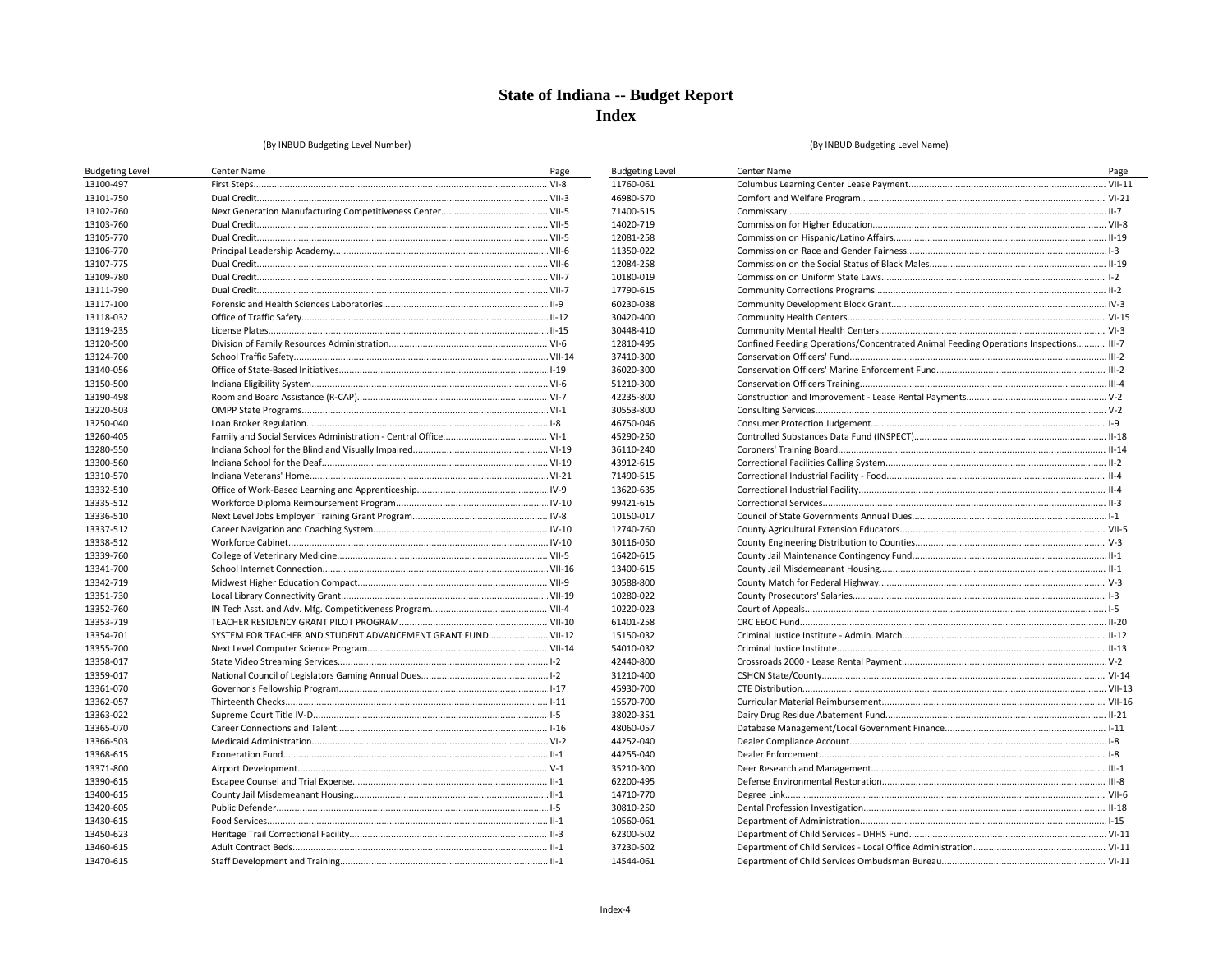**Budgeting Level** 11640-061 60900-110 16630-495 39220-208 12760-400

99427-400

61800-385 36410-210 60100-032 11960-225 11920-215 11460-160

18214-057 62500-615 62510-615 48689-700

61645-300 61615-300 61600-300 61610-300 61640-300 61630-300 61650-300 61660-300 62400-510 45580-570

11720-500 59820-400

61820-385 61822-385 83597-385 44700-022 15174-054 13093-700

15040-700

14930-700

14541-036 12700-498 13080-498 14650-497 13120-500 58612-300 30472-410 48360-100 57910-100 12450-300 48610-300 12480-300 61680-300 39720-300 13081-300 15159-300

#### (By INBUD Budgeting Level Number)

| <b>Budgeting Level</b> | Center Name                                                         | Page |
|------------------------|---------------------------------------------------------------------|------|
| 13490-621              |                                                                     |      |
| 13500-615              |                                                                     |      |
| 13510-615              |                                                                     |      |
| 13520-614              |                                                                     |      |
| 13550-620              |                                                                     |      |
| 13580-615              |                                                                     |      |
| 13600-618              |                                                                     |      |
| 13610-630              |                                                                     |      |
| 13620-635              |                                                                     |      |
| 13640-640              |                                                                     |      |
| 13650-645              |                                                                     |      |
| 13670-650              |                                                                     |      |
| 13680-655              |                                                                     |      |
| 13700-616              |                                                                     |      |
| 13710-660              |                                                                     |      |
| 13720-661              |                                                                     |      |
| 13730-665              |                                                                     |      |
| 13740-667              |                                                                     |      |
| 13760-675              |                                                                     |      |
| 13770-615              |                                                                     |      |
| 13780-680              |                                                                     |      |
| 13810-685              |                                                                     |      |
| 13812-878              |                                                                     |      |
| 13830-615              |                                                                     |      |
| 13832-750              |                                                                     |      |
| 13840-690              |                                                                     |      |
| 13846-700              |                                                                     |      |
| 13850-695              |                                                                     |      |
| 13860-697              |                                                                     |      |
| 13890-510              |                                                                     |      |
| 13910-705              |                                                                     |      |
| 13940-700              |                                                                     |      |
| 13950-700              |                                                                     |      |
| 13980-700              |                                                                     |      |
| 14000-719              |                                                                     |      |
| 14010-719              |                                                                     |      |
| 14020-719              |                                                                     |      |
| 14050-710              |                                                                     |      |
| 14080-730              |                                                                     |      |
| 14100-700              |                                                                     |      |
| 14120-730              |                                                                     |      |
| 14130-700              |                                                                     |      |
| 14140-700              |                                                                     |      |
| 14150-730              |                                                                     |      |
| 14200-072              |                                                                     |      |
| 14210-750              | Indiana University - Bloomington Campus - General Operating VII-1   |      |
| 14240-750              |                                                                     |      |
| 14260-760              |                                                                     |      |
| 14270-760              | Purdue University - West Lafayette Campus - General Operating VII-4 |      |
| 14290-760              |                                                                     |      |
| 14300-760              |                                                                     |      |
| 14340-770              |                                                                     |      |
|                        |                                                                     |      |

| <b>Center Name</b>                                                    | Page |
|-----------------------------------------------------------------------|------|
|                                                                       |      |
|                                                                       |      |
|                                                                       |      |
|                                                                       |      |
|                                                                       |      |
|                                                                       |      |
|                                                                       |      |
|                                                                       |      |
|                                                                       |      |
|                                                                       |      |
|                                                                       |      |
|                                                                       |      |
|                                                                       |      |
|                                                                       |      |
|                                                                       |      |
|                                                                       |      |
|                                                                       |      |
|                                                                       |      |
|                                                                       |      |
|                                                                       |      |
|                                                                       |      |
|                                                                       |      |
|                                                                       |      |
|                                                                       |      |
| Dept. of Workforce Development - Dept. of Homeland Security Fund IV-8 |      |
|                                                                       |      |
|                                                                       |      |
|                                                                       |      |
|                                                                       |      |
|                                                                       |      |
|                                                                       |      |
|                                                                       |      |
|                                                                       |      |
|                                                                       |      |
|                                                                       |      |
|                                                                       |      |
|                                                                       |      |
|                                                                       |      |
|                                                                       |      |
|                                                                       |      |
|                                                                       |      |
|                                                                       |      |
|                                                                       |      |
|                                                                       |      |
|                                                                       |      |
|                                                                       |      |
|                                                                       |      |
|                                                                       |      |
|                                                                       |      |
|                                                                       |      |
|                                                                       |      |
|                                                                       |      |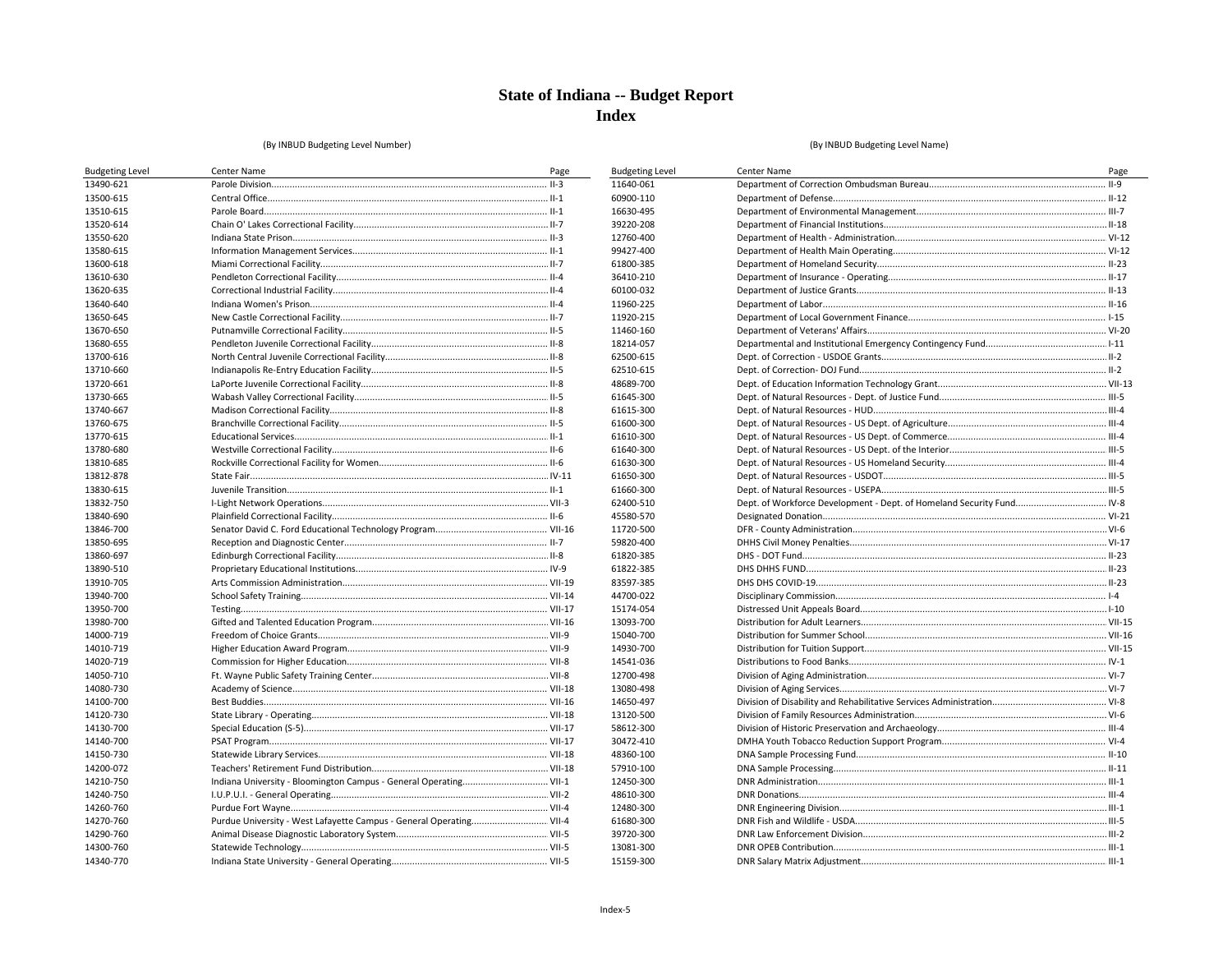**Budgeting Level** 47330-300 45890-061 62540-615 31320-615 62625-700

47441-700

62615-718

48687-351 39010-032 30453-400 44510-100 47080-160 48400-036 45680-061 46420-560 46880-550 13091-510 33310-615 17930-022 16870-032 16480-700

33210-100 33410-039 13095-710 13101-750 13103-760 13105-770 13107-775 13109-780 13111-790 15166-700

47361-700

69301-160 63121-510 63111-510 62421-510 14600-501 14420-700

49830-719

15103-500 18206-260 45810-260 13860-697 15169-017 16640-505

52910-700

13770-615 10590-063 60300-063 49310-800 46070-040 49580-495

#### (By INBUD Budgeting Level Number)

| <b>Budgeting Level</b> | Center Name                                                            | Page |
|------------------------|------------------------------------------------------------------------|------|
| 14350-770              |                                                                        |      |
| 14360-775              |                                                                        |      |
| 14370-780              |                                                                        |      |
| 14380-780              |                                                                        |      |
| 14410-710              |                                                                        |      |
| 14420-700              |                                                                        |      |
| 14440-497              |                                                                        |      |
| 14450-497              |                                                                        |      |
| 14460-790              |                                                                        |      |
| 14470-719              |                                                                        |      |
| 14510-750              |                                                                        |      |
| 14530-700              |                                                                        |      |
| 14535-672              |                                                                        |      |
| 14541-036              |                                                                        |      |
| 14544-061              |                                                                        |      |
| 14550-063              |                                                                        |      |
| 14600-501              |                                                                        |      |
| 14650-497              | Division of Disability and Rehabilitative Services Administration VI-8 |      |
| 14710-770              |                                                                        |      |
| 14770-263              |                                                                        |      |
| 14800-022              |                                                                        |      |
| 14810-022              |                                                                        |      |
| 14854-498              |                                                                        |      |
| 14900-100              |                                                                        |      |
| 14910-100              |                                                                        |      |
| 14912-400              |                                                                        |      |
| 14920-100              |                                                                        |      |
| 14930-700              |                                                                        |      |
| 14950-497              |                                                                        |      |
| 14960-500              | Temporary Assistance to Needy Families - State Appropriation VI-6      |      |
| 14970-700              |                                                                        |      |
| 14980-050              |                                                                        |      |
| 14990-100              |                                                                        |      |
| 15035-800              |                                                                        |      |
| 15040-700              |                                                                        |      |
| 15050-503              |                                                                        |      |
| 15060-700              |                                                                        |      |
| 15102-405              |                                                                        |      |
| 15103-500              |                                                                        |      |
| 15104-497              |                                                                        |      |
| 15106-710              |                                                                        |      |
| 15107-750              |                                                                        |      |
| 15108-750              |                                                                        |      |
| 15109-750              |                                                                        |      |
| 15110-225              |                                                                        |      |
| 15111-750              |                                                                        |      |
| 15112-750              |                                                                        |      |
| 15113-750              |                                                                        |      |
| 15114-750              |                                                                        |      |
| 15115-750              |                                                                        |      |
| 15116-750              |                                                                        |      |
| 15117-750              |                                                                        |      |

| Center Name                                                              |      |
|--------------------------------------------------------------------------|------|
|                                                                          | Page |
|                                                                          |      |
|                                                                          |      |
|                                                                          |      |
|                                                                          |      |
|                                                                          |      |
|                                                                          |      |
|                                                                          |      |
|                                                                          |      |
|                                                                          |      |
|                                                                          |      |
|                                                                          |      |
|                                                                          |      |
|                                                                          |      |
|                                                                          |      |
|                                                                          |      |
|                                                                          |      |
|                                                                          |      |
|                                                                          |      |
|                                                                          |      |
|                                                                          |      |
|                                                                          |      |
|                                                                          |      |
|                                                                          |      |
|                                                                          |      |
|                                                                          |      |
|                                                                          |      |
|                                                                          |      |
|                                                                          |      |
|                                                                          |      |
|                                                                          |      |
|                                                                          |      |
|                                                                          |      |
|                                                                          |      |
|                                                                          |      |
|                                                                          |      |
|                                                                          |      |
|                                                                          |      |
|                                                                          |      |
|                                                                          |      |
|                                                                          |      |
|                                                                          |      |
|                                                                          |      |
|                                                                          |      |
|                                                                          |      |
|                                                                          |      |
|                                                                          |      |
|                                                                          |      |
|                                                                          |      |
| Election Technology and Administration Requirements (HAVA Title II) I-19 |      |
|                                                                          |      |
|                                                                          |      |
|                                                                          |      |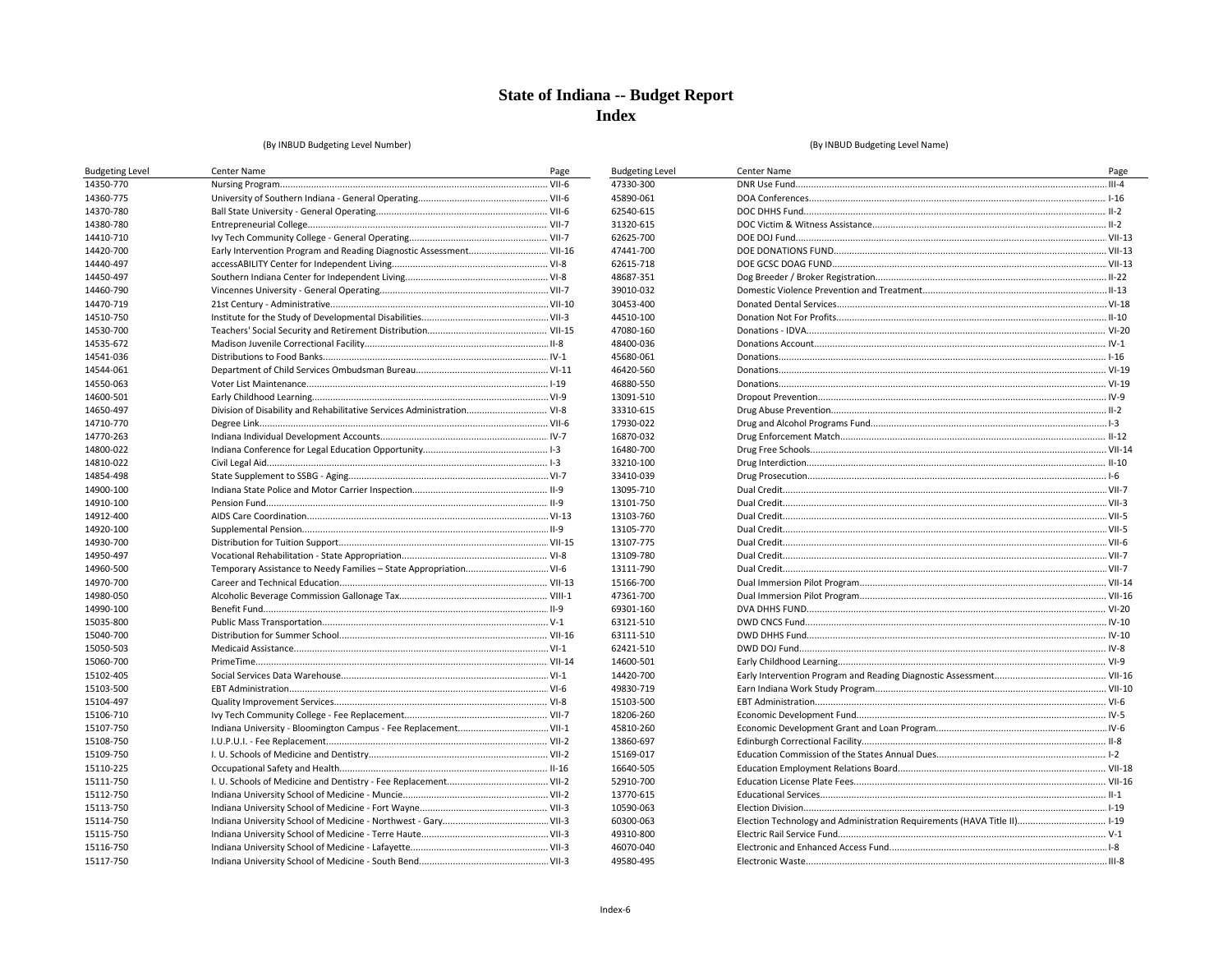**Budgeting Level** 63350-550 17390-385 47880-385 35510-225 44770-038 16720-100 43928-032 15171-032 32010-260 12470-300 35110-300 14380-780 41200-495 38730-495 38740-495 18209-261 52850-261 44223-351 47565-700

13390-615 12860-415 12910-425 47925-315 56610-080 47410-100 17710-615 74310-072 48020-230 13368-615 38570-205 37220-502 17022-502 44422-502 13260-405 54110-405 30437-755 57200-190 45070-036 60117-032 45016-190 43610-061 36510-235 44470-100 36930-190 44154-385 37740-385 13100-497 46540-300 39745-300 60200-038 16300-400 13430-615

#### (By INBUD Budgeting Level Number)

| <b>Budgeting Level</b> | Center Name                                                              | Page |
|------------------------|--------------------------------------------------------------------------|------|
| 15118-750              |                                                                          |      |
| 15119-750              |                                                                          |      |
| 15120-700              |                                                                          |      |
| 15121-750              |                                                                          |      |
| 15122-750              |                                                                          |      |
| 15123-750              |                                                                          |      |
| 15124-750              |                                                                          |      |
| 15125-750              |                                                                          |      |
| 15126-750              |                                                                          |      |
| 15127-750              |                                                                          |      |
| 15128-750              |                                                                          |      |
| 15129-750              |                                                                          |      |
| 15130-497              |                                                                          |      |
| 15131-760              | Purdue University - West Lafayette Campus - Fee Replacement VII-4        |      |
| 15132-760              |                                                                          |      |
| 15137-770              |                                                                          |      |
| 15138-775              |                                                                          |      |
| 15139-780              |                                                                          |      |
| 15141-790              |                                                                          |      |
| 15142-750              |                                                                          |      |
| 15143-410              |                                                                          |      |
| 15144-400              |                                                                          |      |
| 15145-510              |                                                                          |      |
| 15146-510              |                                                                          |      |
| 15149-038              |                                                                          |      |
| 15150-032              |                                                                          |      |
| 15152-710              |                                                                          |      |
| 15153-700              |                                                                          |      |
| 15154-057              |                                                                          |      |
| 15154-730              |                                                                          |      |
| 15155-410              | Mental Health and Addiction Forensic Treatment Services Grant VI-3       |      |
| 15156-719              |                                                                          |      |
| 15157-022              |                                                                          |      |
| 15158-100              |                                                                          |      |
| 15159-300              |                                                                          |      |
| 15160-410              |                                                                          |      |
| 15163-719              |                                                                          |      |
| 15165-700              |                                                                          |      |
| 15166-700              |                                                                          |      |
| 15167-040              |                                                                          |      |
| 15168-017              |                                                                          |      |
| 15169-017              |                                                                          |      |
| 15170-351              |                                                                          |      |
| 15171-032              |                                                                          |      |
| 15172-037              |                                                                          |      |
| 15173-701              | Charter and Innovation Network School Grant Program (IC 20-24-13) VII-12 |      |
| 15174-054              |                                                                          |      |
| 15175-061              |                                                                          |      |
| 15176-510              |                                                                          |      |
| 15177-405              |                                                                          |      |
| 15177-501              |                                                                          |      |
| 15190-497              |                                                                          |      |

| Center Name | Page |
|-------------|------|
|             |      |
|             |      |
|             |      |
|             |      |
|             |      |
|             |      |
|             |      |
|             |      |
|             |      |
|             |      |
|             |      |
|             |      |
|             |      |
|             |      |
|             |      |
|             |      |
|             |      |
|             |      |
|             |      |
|             |      |
|             |      |
|             |      |
|             |      |
|             |      |
|             |      |
|             |      |
|             |      |
|             |      |
|             |      |
|             |      |
|             |      |
|             |      |
|             |      |
|             |      |
|             |      |
|             |      |
|             |      |
|             |      |
|             |      |
|             |      |
|             |      |
|             |      |
|             |      |
|             |      |
|             |      |
|             |      |
|             |      |
|             |      |
|             |      |
|             |      |
|             |      |
|             |      |
|             |      |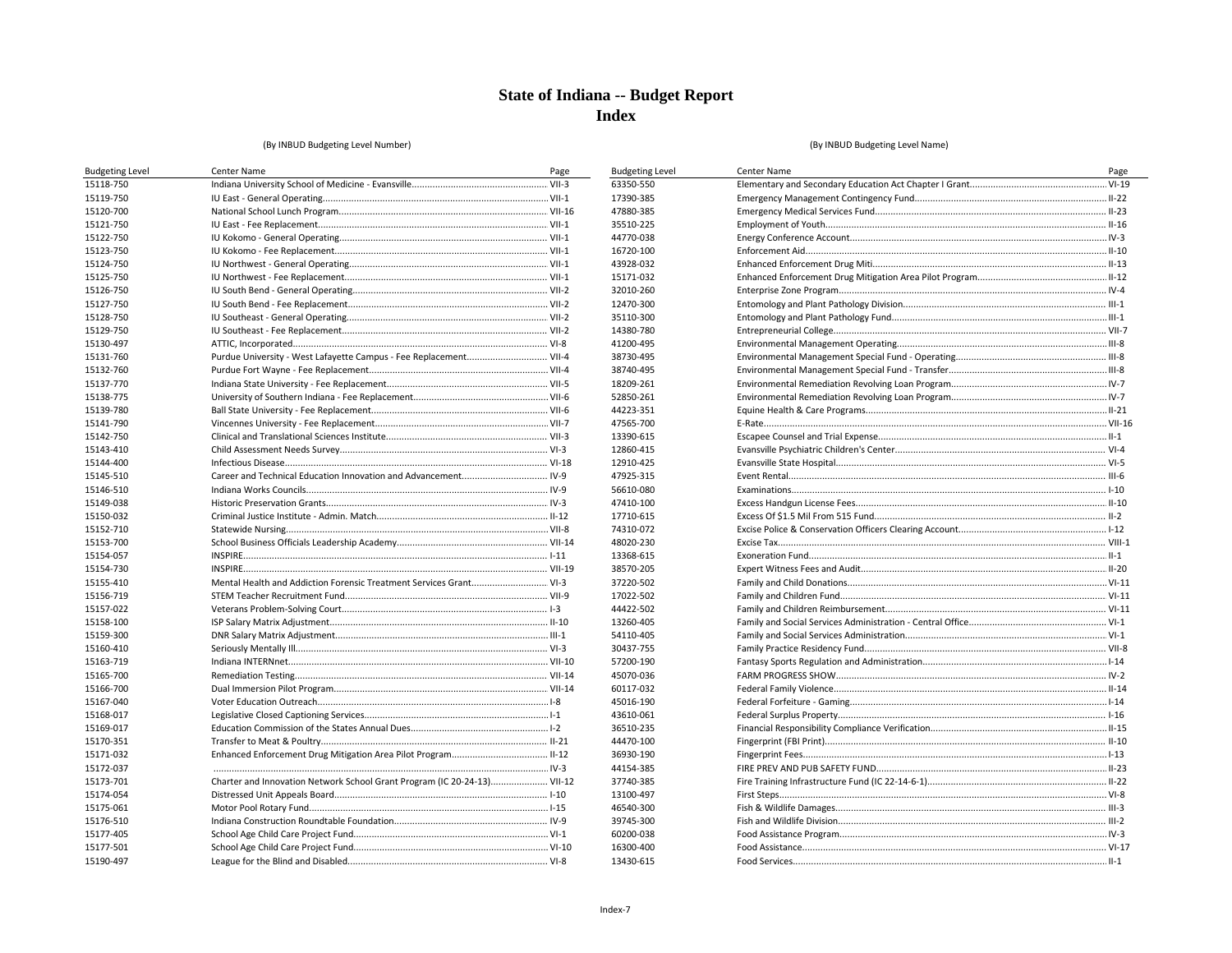**Budgeting Level** 

13117-100 48630-300 39810-300 30550-800 17035-750 14000-719 33910-719

62130-498 62130-497 62110-497 62130-500 62100-500 62130-410 62140-410 62100-415 62130-405 62170-405 62100-450 62130-501

62130-503 14050-710 15200-497 48430-022 38630-410 45725-300 36915-190 36920-190 46720-190 45015-190 43910-265 46050-190 99442-190 36905-190 17036-050

38550-205 16840-750 48190-315 13980-700

10790-750 11120-750 71675-067 10350-080 10490-050 18213-110 18212-030 60140-035

10260-030 13361-070 10290-030 10300-030 53810-036 17150-022

#### (By INBUD Budgeting Level Number)

| <b>Budgeting Level</b> | Center Name | Page |
|------------------------|-------------|------|
| 15200-497              |             |      |
| 15210-497              |             |      |
| 15220-497              |             |      |
| 15240-410              |             |      |
| 15250-110              |             |      |
| 15260-110              |             |      |
| 15270-017              |             |      |
| 15330-028              |             |      |
| 15340-075              |             |      |
| 15350-502              |             |      |
| 15360-615              |             |      |
| 15410-072              |             |      |
| 15460-700              |             |      |
| 15520-700              |             |      |
| 15540-700              |             |      |
| 15570-700              |             |      |
| 15590-700              |             |      |
| 15670-310              |             |      |
| 15680-495              |             |      |
| 15750-500              |             |      |
| 15770-498              |             |      |
| 15780-497              |             |      |
| 15830-502              |             |      |
| 15860-385              |             |      |
| 15940-760              |             |      |
| 15950-510              |             |      |
| 15970-495              |             |      |
| 15980-501              |             |      |
| 15985-501              |             |      |
| 16220-780              |             |      |
| 16260-072              |             |      |
| 16270-072              |             |      |
| 16280-497              |             |      |
| 16290-497              |             |      |
| 16300-400              |             |      |
| 16340-498              |             |      |
| 16370-330              |             |      |
| 16420-615              |             |      |
| 16480-700              |             |      |
| 16490-760              |             |      |
| 16540-410              |             |      |
| 16550-410              |             |      |
| 16580-410              |             |      |
| 16630-495              |             |      |
| 16640-505              |             |      |
| 16650-700              |             |      |
| 16670-039              |             |      |
| 16690-502              |             |      |
| 16720-100              |             |      |
| 16750-719              |             |      |
| 16760-719              |             |      |
| 16780-610              |             |      |
|                        |             |      |

| Center Name | Page |
|-------------|------|
|             |      |
|             |      |
|             |      |
|             |      |
|             |      |
|             |      |
|             |      |
|             |      |
|             |      |
|             |      |
|             |      |
|             |      |
|             |      |
|             |      |
|             |      |
|             |      |
|             |      |
|             |      |
|             |      |
|             |      |
|             |      |
|             |      |
|             |      |
|             |      |
|             |      |
|             |      |
|             |      |
|             |      |
|             |      |
|             |      |
|             |      |
|             |      |
|             |      |
|             |      |
|             |      |
|             |      |
|             |      |
|             |      |
|             |      |
|             |      |
|             |      |
|             |      |
|             |      |
|             |      |
|             |      |
|             |      |
|             |      |
|             |      |
|             |      |
|             |      |
|             |      |
|             |      |
|             |      |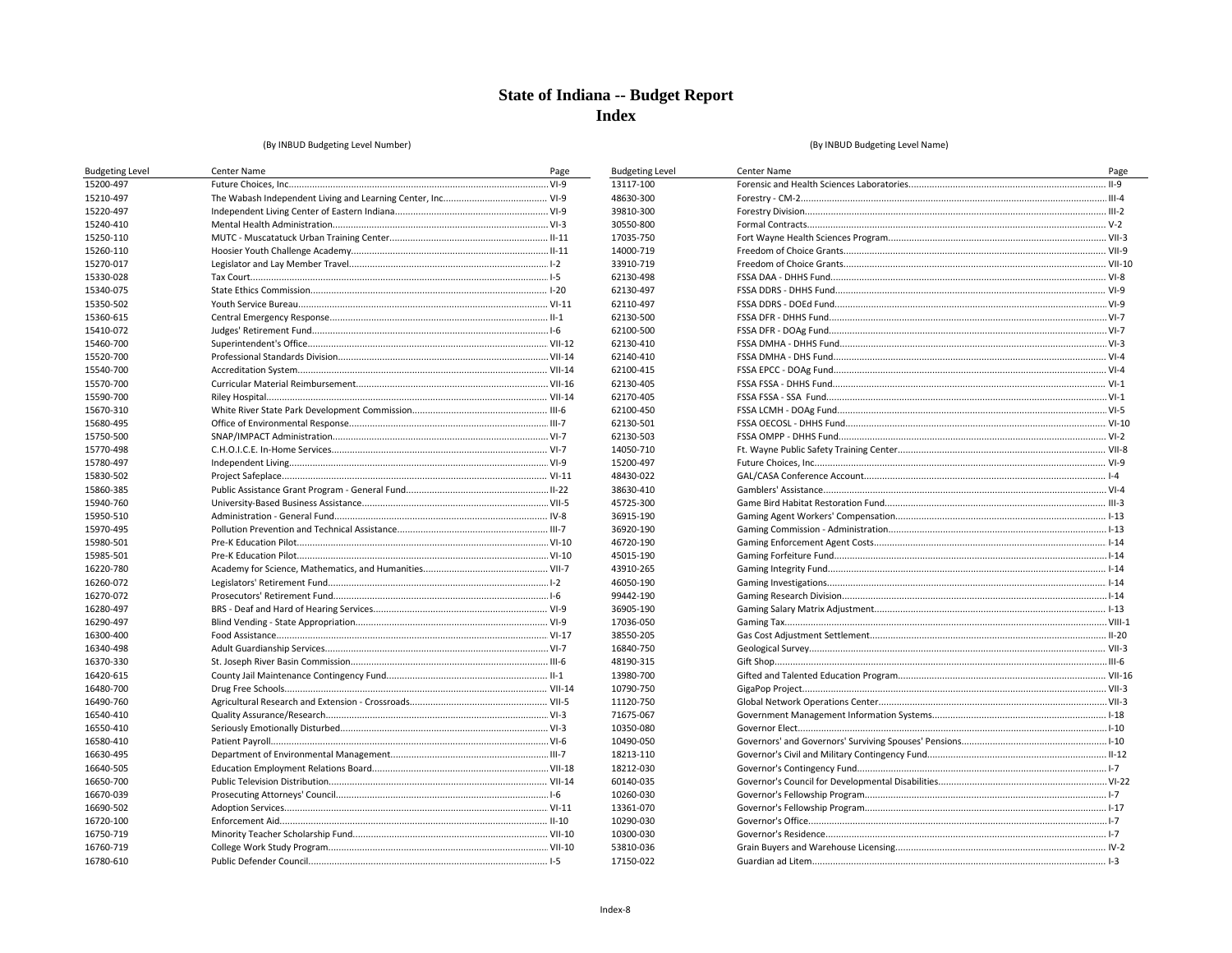**Budgeting Level** 

49526-495 49540-495 36711-495 49535-495 73852-070 46845-046 58079-503 11860-502

30020-503 53520-503 43926-400

30445-400

44390-400

99418-615 13450-623 41830-300 41820-300 41845-300 41835-300 41825-300 41815-300 41810-300 41840-300 41850-300 13097-719

42510-800 17029-719

43941-719

14010-719 34010-719

30520-800 30519-800 60110-032 30554-800 30516-800 43938-730

11160-775

12500-300 15149-038 45490-735

18208-730

43937-730

30464-400

99416-400

17050-263 37720-385 17060-046 17009-510 17009-615 17008-800 15260-110 55111-503

#### (By INBUD Budgeting Level Number)

| <b>Budgeting Level</b> | Center Name | Page |
|------------------------|-------------|------|
| 16840-750              |             |      |
| 16870-032              |             |      |
| 16950-032              |             |      |
| 16990-063              |             |      |
| 17005-451              |             |      |
| 17006-615              |             |      |
| 17007-160              |             |      |
| 17008-800              |             |      |
| 17009-510              |             |      |
| 17009-615              |             |      |
| 17010-260              |             |      |
| 17011-160              |             |      |
| 17013-037              |             |      |
| 17016-503              |             |      |
| 17017-760              |             |      |
| 17019-760              |             |      |
| 17021-775              |             |      |
| 17022-502              |             |      |
| 17024-410              |             |      |
| 17025-100              |             |      |
| 17026-503              |             |      |
| 17027-100              |             |      |
| 17028-072              |             |      |
| 17029-719              |             |      |
| 17031-038              |             |      |
| 17033-263              |             |      |
| 17034-503              |             |      |
| 17035-750              |             |      |
| 17036-050              |             |      |
| 17037-760              |             |      |
| 17040-022              |             |      |
| 17041-700              |             |      |
| 17042-700              |             |      |
| 17044-017              |             |      |
| 17045-048              |             |      |
| 17047-760              |             |      |
| 17048-770              |             |      |
| 17049-038              |             |      |
| 17050-263              |             |      |
| 17051-260              |             |      |
| 17052-263              |             |      |
| 17053-775              |             |      |
| 17054-790              |             |      |
| 17055-060              |             |      |
| 17056-038              |             |      |
| 17060-046              |             |      |
| 17100-258              |             |      |
| 17110-730              |             |      |
| 17120-032              |             |      |
| 17130-250              |             |      |
| 17150-022              |             |      |
| 17170-040              |             |      |

| Center Name                                                              | Page |
|--------------------------------------------------------------------------|------|
|                                                                          |      |
|                                                                          |      |
|                                                                          |      |
|                                                                          |      |
|                                                                          |      |
|                                                                          |      |
| Health Related IT Administration - American Relief and Recovery Act VI-2 |      |
|                                                                          |      |
|                                                                          |      |
|                                                                          |      |
|                                                                          |      |
|                                                                          |      |
|                                                                          |      |
|                                                                          |      |
|                                                                          |      |
|                                                                          |      |
|                                                                          |      |
|                                                                          |      |
|                                                                          |      |
|                                                                          |      |
|                                                                          |      |
|                                                                          |      |
|                                                                          |      |
|                                                                          |      |
|                                                                          |      |
|                                                                          |      |
|                                                                          |      |
|                                                                          |      |
|                                                                          |      |
|                                                                          |      |
|                                                                          |      |
|                                                                          |      |
|                                                                          |      |
|                                                                          |      |
|                                                                          |      |
|                                                                          |      |
|                                                                          |      |
|                                                                          |      |
|                                                                          |      |
|                                                                          |      |
|                                                                          |      |
|                                                                          |      |
|                                                                          |      |
|                                                                          |      |
|                                                                          |      |
|                                                                          |      |
|                                                                          |      |
|                                                                          |      |
|                                                                          |      |
|                                                                          |      |
|                                                                          |      |
|                                                                          |      |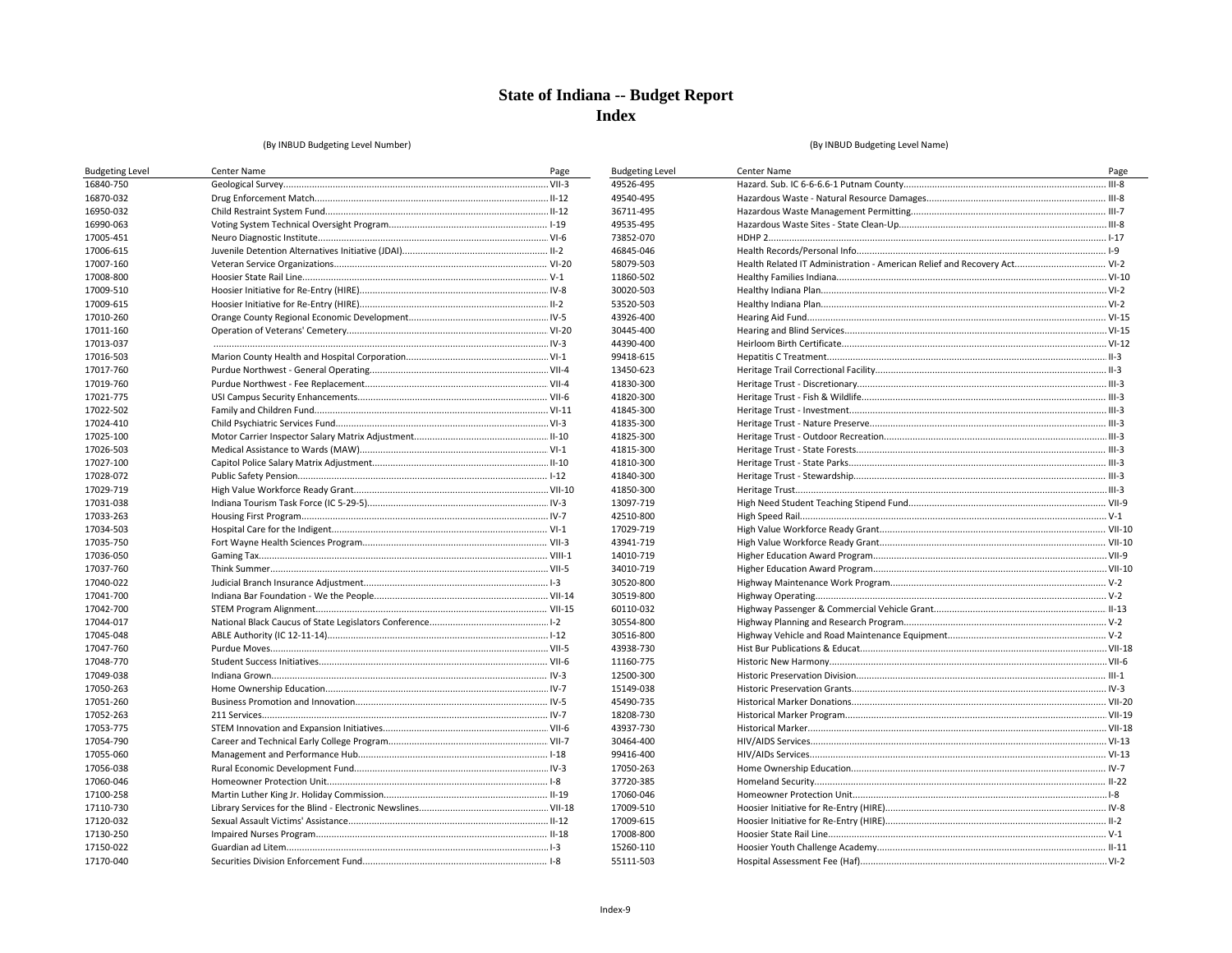**Budgeting Level** 37310-503 17034-503 10030-003 17033-263 15111-750 15109-750 15108-750 14240-750 83593-032 83516-032 45870-258 46755-046 17290-061 61525-260 61515-260 47625-700 60120-022 11690-750 13832-750 53510-400 17130-250 17350-250 62230-495 13352-760 57600-503 60080-036 61200-210 61670-300 18211-351 15220-497 15780-497 43010-260 62800-705 46670-705 17041-700 13078-260 11360-217 46760-730 13094-704 99434-700 14800-022 15176-510 56710-022 17500-195 61940-400 61950-400 13150-500 51110-385 46130-400 43913-036 17049-038 34310-265

#### (By INBUD Budgeting Level Number)

| <b>Budgeting Level</b> | Center Name | Page |
|------------------------|-------------|------|
| 17180-719              |             |      |
| 17250-050              |             |      |
| 17290-061              |             |      |
| 17330-061              |             |      |
| 17350-250              |             |      |
| 17380-100              |             |      |
| 17390-385              |             |      |
| 17460-036              |             |      |
| 17500-195              |             |      |
| 17510-300              |             |      |
| 17610-400              |             |      |
| 17700-510              |             |      |
| 17710-615              |             |      |
| 17720-550              |             |      |
| 17760-615              |             |      |
| 17780-502              |             |      |
| 17790-615              |             |      |
| 17880-062              |             |      |
| 17890-700              |             |      |
| 17930-022              |             |      |
| 18010-250              |             |      |
| 18200-160              |             |      |
| 18203-057              |             |      |
| 18205-260              |             |      |
| 18206-260              |             |      |
| 18208-730              |             |      |
| 18209-261              |             |      |
| 18211-351              |             |      |
| 18212-030              |             |      |
| 18213-110              |             |      |
| 18214-057              |             |      |
| 18215-057              |             |      |
| 18216-038              |             |      |
| 18217-260              |             |      |
| 18219-260              |             |      |
| 18790-615              |             |      |
| 18930-760              |             |      |
| 18981-110              |             |      |
| 30010-503              |             |      |
| 30020-503              |             |      |
| 30116-050              |             |      |
| 30162-800              |             |      |
| 30163-800              |             |      |
| 30310-057              |             |      |
| 30311-700              |             |      |
| 30313-700              |             |      |
| 30341-017              |             |      |
| 30414-503              |             |      |
| 30416-400              |             |      |
| 30418-400              |             |      |
| 30420-400              |             |      |
| 30425-400              |             |      |
|                        |             |      |

| Center Name                                                                        | Page |
|------------------------------------------------------------------------------------|------|
|                                                                                    |      |
|                                                                                    |      |
|                                                                                    |      |
|                                                                                    |      |
|                                                                                    |      |
|                                                                                    |      |
|                                                                                    |      |
|                                                                                    |      |
|                                                                                    |      |
|                                                                                    |      |
|                                                                                    |      |
|                                                                                    |      |
|                                                                                    |      |
|                                                                                    |      |
|                                                                                    |      |
|                                                                                    |      |
|                                                                                    |      |
|                                                                                    |      |
|                                                                                    |      |
|                                                                                    |      |
|                                                                                    |      |
|                                                                                    |      |
| IN Dept. of Environmental Management - US Environmental Protection Agency III-8    |      |
|                                                                                    |      |
|                                                                                    |      |
|                                                                                    |      |
|                                                                                    |      |
| Ind. Dept. of Natural Resources - Fish & Wildlife/U.S. Dept. of the Interior III-5 |      |
|                                                                                    |      |
|                                                                                    |      |
|                                                                                    |      |
|                                                                                    |      |
|                                                                                    |      |
|                                                                                    |      |
|                                                                                    |      |
|                                                                                    |      |
|                                                                                    |      |
|                                                                                    |      |
|                                                                                    |      |
|                                                                                    |      |
|                                                                                    |      |
|                                                                                    |      |
|                                                                                    |      |
|                                                                                    |      |
|                                                                                    |      |
|                                                                                    |      |
|                                                                                    |      |
|                                                                                    |      |
|                                                                                    |      |
|                                                                                    |      |
|                                                                                    |      |
|                                                                                    |      |
|                                                                                    |      |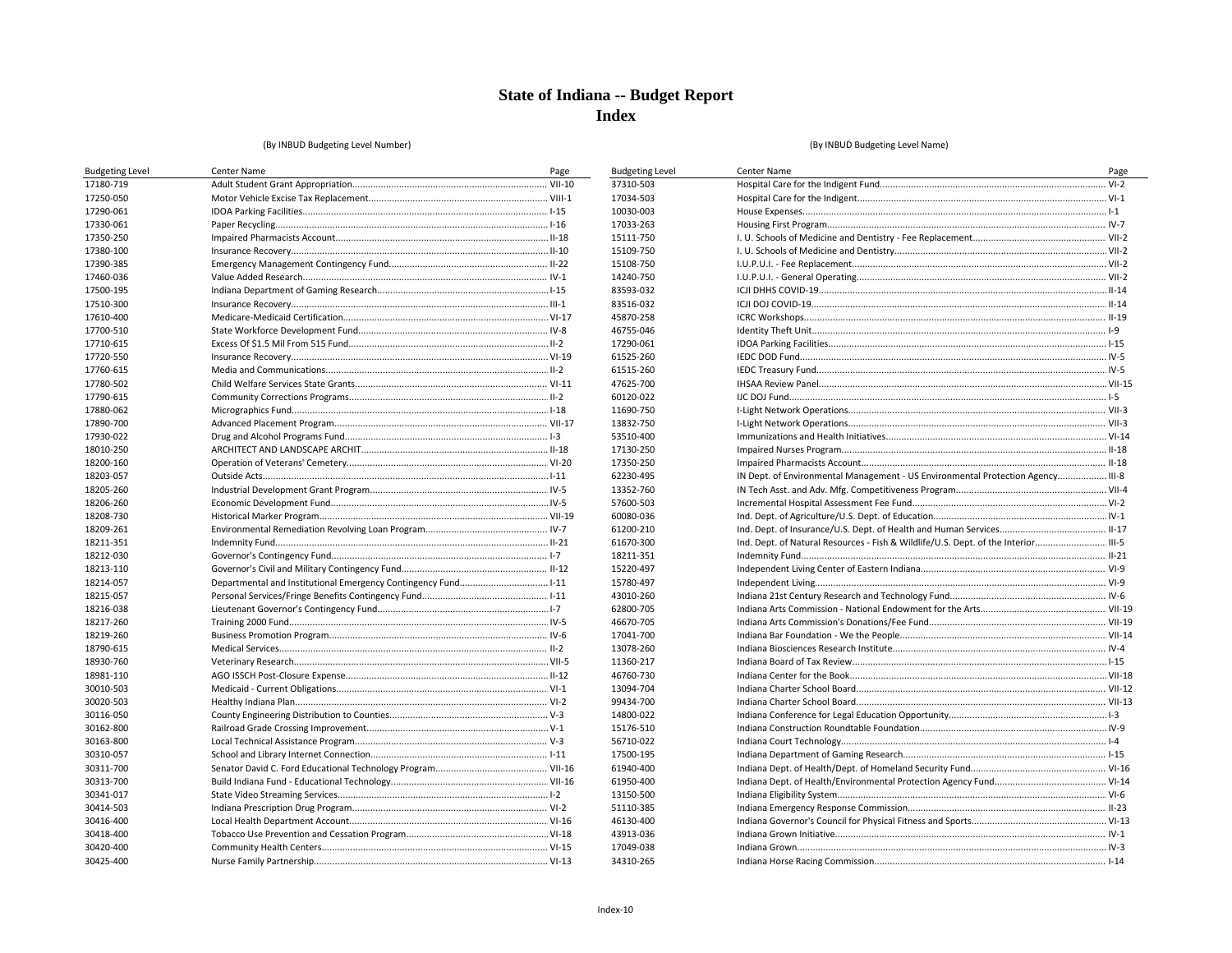**Budgeting Level** 14770-263 12755-100 15163-719

10140-015 44215-067 47951-258 50310-300 12120-260 60150-036 30414-503 48340-260 74120-072 36310-032 13280-550

13300-560

44036-385 48130-878

43915-303 14900-100 13550-620 15137-770 14340-770 17031-038 15107-750 14210-750 15118-750 15113-750 15116-750 15112-750 15114-750 15117-750 15115-750 99444-570

13310-570

13640-640 15146-510 13710-660 44530-385 62460-560

63220-800 63200-800 63210-800 18205-260 52210-260 45760-800 15144-400

13580-615 40810-225 48688-075 15154-057 15154-730

14510-750

#### (By INBUD Budgeting Level Number)

| <b>Budgeting Level</b> | Center Name | Page |
|------------------------|-------------|------|
| 30430-400              |             |      |
| 30434-400              |             |      |
| 30435-719              |             |      |
| 30437-755              |             |      |
| 30439-400              |             |      |
| 30441-756              |             |      |
| 30443-400              |             |      |
| 30445-400              |             |      |
| 30448-410              |             |      |
| 30449-400              |             |      |
| 30453-400              |             |      |
| 30454-400              |             |      |
| 30455-400              |             |      |
| 30456-038              |             |      |
| 30457-400              |             |      |
| 30459-400              |             |      |
| 30461-400              |             |      |
| 30463-400              |             |      |
| 30464-400              |             |      |
| 30465-400              |             |      |
| 30466-400              |             |      |
| 30467-400              |             |      |
| 30468-400              |             |      |
| 30469-400              |             |      |
| 30471-410              |             |      |
| 30472-410              |             |      |
| 30475-497              |             |      |
| 30476-497              |             |      |
| 30477-498              |             |      |
| 30478-500              |             |      |
| 30479-400              |             |      |
| 30480-503              |             |      |
| 30481-503              |             |      |
| 30510-800              |             |      |
| 30512-800              |             |      |
| 30516-800              |             |      |
| 30517-300              |             |      |
| 30518-800              |             |      |
| 30519-800              |             |      |
| 30520-800              |             |      |
| 30529-800              |             |      |
| 30530-800              |             |      |
| 30550-800              |             |      |
| 30551-800              |             |      |
| 30553-800              |             |      |
| 30554-800              |             |      |
| 30588-800              |             |      |
| 30810-250              |             |      |
| 30910-250              |             |      |
| 31110-400              |             |      |
| 31210-400              |             |      |
| 31310-032              |             |      |

| Center Name                                                                            | Page |
|----------------------------------------------------------------------------------------|------|
|                                                                                        |      |
|                                                                                        |      |
|                                                                                        |      |
|                                                                                        |      |
|                                                                                        |      |
|                                                                                        |      |
|                                                                                        |      |
|                                                                                        |      |
|                                                                                        |      |
|                                                                                        |      |
|                                                                                        |      |
|                                                                                        |      |
|                                                                                        |      |
|                                                                                        |      |
|                                                                                        |      |
|                                                                                        |      |
|                                                                                        |      |
|                                                                                        |      |
|                                                                                        |      |
|                                                                                        |      |
|                                                                                        |      |
|                                                                                        |      |
|                                                                                        |      |
|                                                                                        |      |
|                                                                                        |      |
|                                                                                        |      |
|                                                                                        |      |
|                                                                                        |      |
|                                                                                        |      |
|                                                                                        |      |
|                                                                                        |      |
|                                                                                        |      |
|                                                                                        |      |
|                                                                                        |      |
|                                                                                        |      |
|                                                                                        |      |
|                                                                                        |      |
|                                                                                        |      |
| Individuals with Disabilities Education Act (IDEA) Part B & IDEA Early Childhood VI-20 |      |
|                                                                                        |      |
|                                                                                        |      |
|                                                                                        |      |
|                                                                                        |      |
|                                                                                        |      |
|                                                                                        |      |
|                                                                                        |      |
|                                                                                        |      |
|                                                                                        |      |
|                                                                                        |      |
|                                                                                        |      |
|                                                                                        |      |
|                                                                                        |      |
|                                                                                        |      |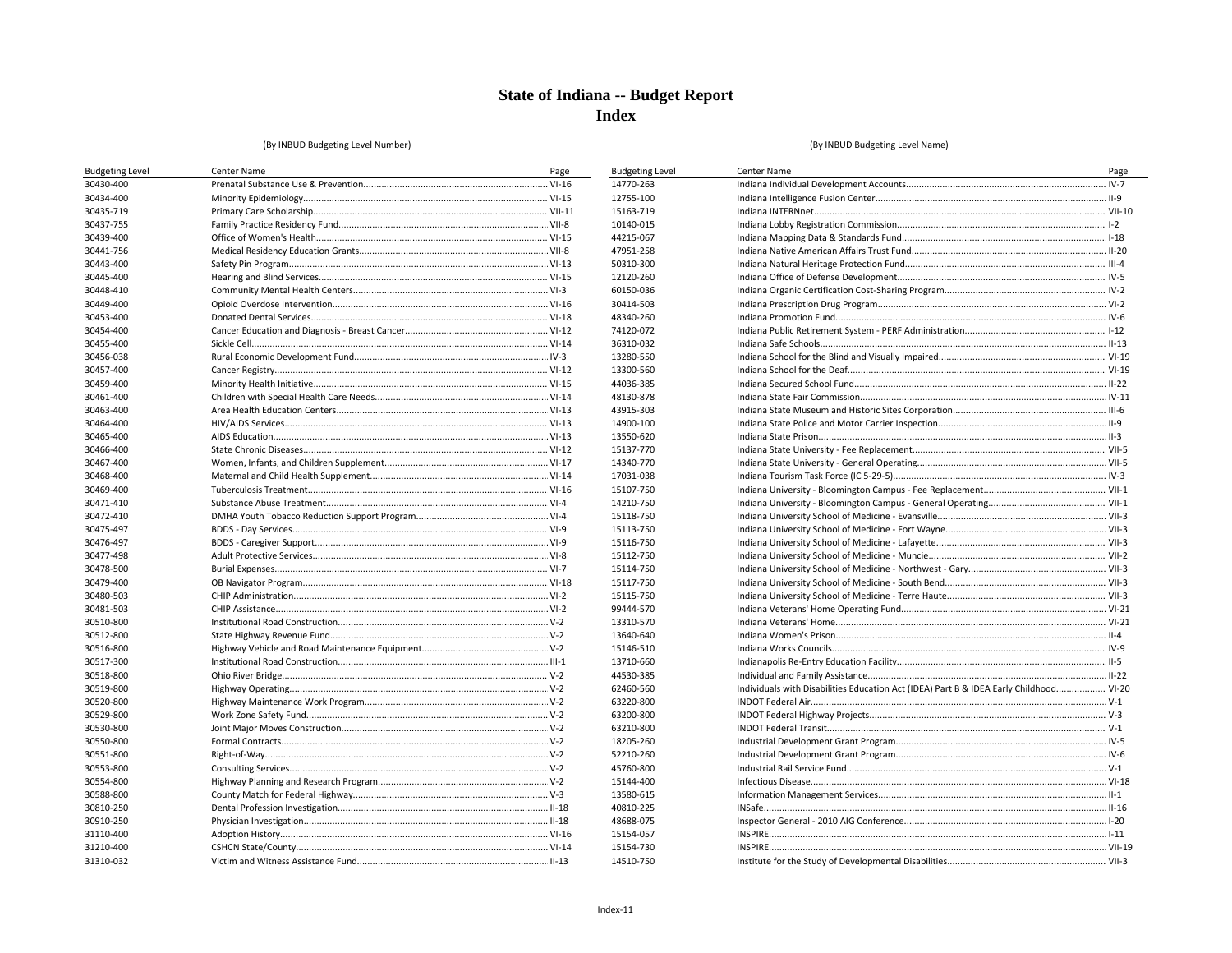**Budgeting Level** 30510-800 30517-300 44790-063 17380-100 17510-300 17720-550

37110-286 48460-022 11670-022 47350-250 44095-044

62451-550

62461-560

60082-036 60081-036 61900-400

61910-400

61920-400

43990-400

77010-100 71671-100 60830-100 60820-100 60800-100 60810-100 13076-100 15158-100 48450-100 15121-750 15119-750 15123-750 15122-750 15125-750 15124-750 15127-750 15126-750 15129-750 15128-750 45105-570 15106-710 14410-710 60260-038 30530-800 41406-502

#### (By INBUD Budgeting Level Number)

#### (By INBUD Budgeting Level Name)

| <b>Budgeting Level</b> | Center Name | Page |
|------------------------|-------------|------|
| 31320-615              |             |      |
| 31610-730              |             |      |
| 31710-400              |             |      |
| 31820-501              |             |      |
| 31910-400              |             |      |
| 32010-260              |             |      |
| 32210-100              |             |      |
| 32610-032              |             |      |
| 32720-100              |             |      |
| 32810-090              |             |      |
| 32910-300              |             |      |
| 33210-100              |             |      |
| 33310-615              |             |      |
| 33410-039              |             |      |
| 33710-400              |             |      |
| 33810-760              |             |      |
| 33910-719              |             |      |
| 34010-719              |             |      |
| 34310-265              |             |      |
| 34320-265              |             |      |
| 34330-265              |             |      |
| 34340-265              |             |      |
| 34410-495              |             |      |
| 34510-032              |             |      |
| 34610-400              |             |      |
| 34710-400              |             |      |
| 34810-495              |             |      |
| 34830-495              |             |      |
| 35010-220              |             |      |
| 35110-300              |             |      |
| 35210-300              |             |      |
| 35310-495              |             |      |
| 35410-190              |             |      |
| 35510-225              |             |      |
| 35520-025              |             |      |
| 35610-250              |             |      |
| 35710-495              |             |      |
| 35810-719              |             |      |
| 35820-719              |             |      |
| 35920-501              |             |      |
| 36010-300              |             |      |
| 36020-300              |             |      |
| 36110-240              |             |      |
| 36210-495              |             |      |
| 36310-032              |             |      |
| 36410-210              |             |      |
| 36510-235              |             |      |
| 36710-495              |             |      |
| 36711-495              |             |      |
| 36730-495              |             |      |
| 36810-495              |             |      |
| 36905-190              |             |      |

| Center Name | Page |
|-------------|------|
|             |      |
|             |      |
|             |      |
|             |      |
|             |      |
|             |      |
|             |      |
|             |      |
|             |      |
|             |      |
|             |      |
|             |      |
|             |      |
|             |      |
|             |      |
|             |      |
|             |      |
|             |      |
|             |      |
|             |      |
|             |      |
|             |      |
|             |      |
|             |      |
|             |      |
|             |      |
|             |      |
|             |      |
|             |      |
|             |      |
|             |      |
|             |      |
|             |      |
|             |      |
|             |      |
|             |      |
|             |      |
|             |      |
|             |      |
|             |      |
|             |      |
|             |      |
|             |      |
|             |      |
|             |      |
|             |      |
|             |      |
|             |      |
|             |      |
|             |      |
|             |      |
|             |      |
|             |      |

47060-022 74210-072 15410-072 17040-022 60010-022 48050-022 17006-615 13830-615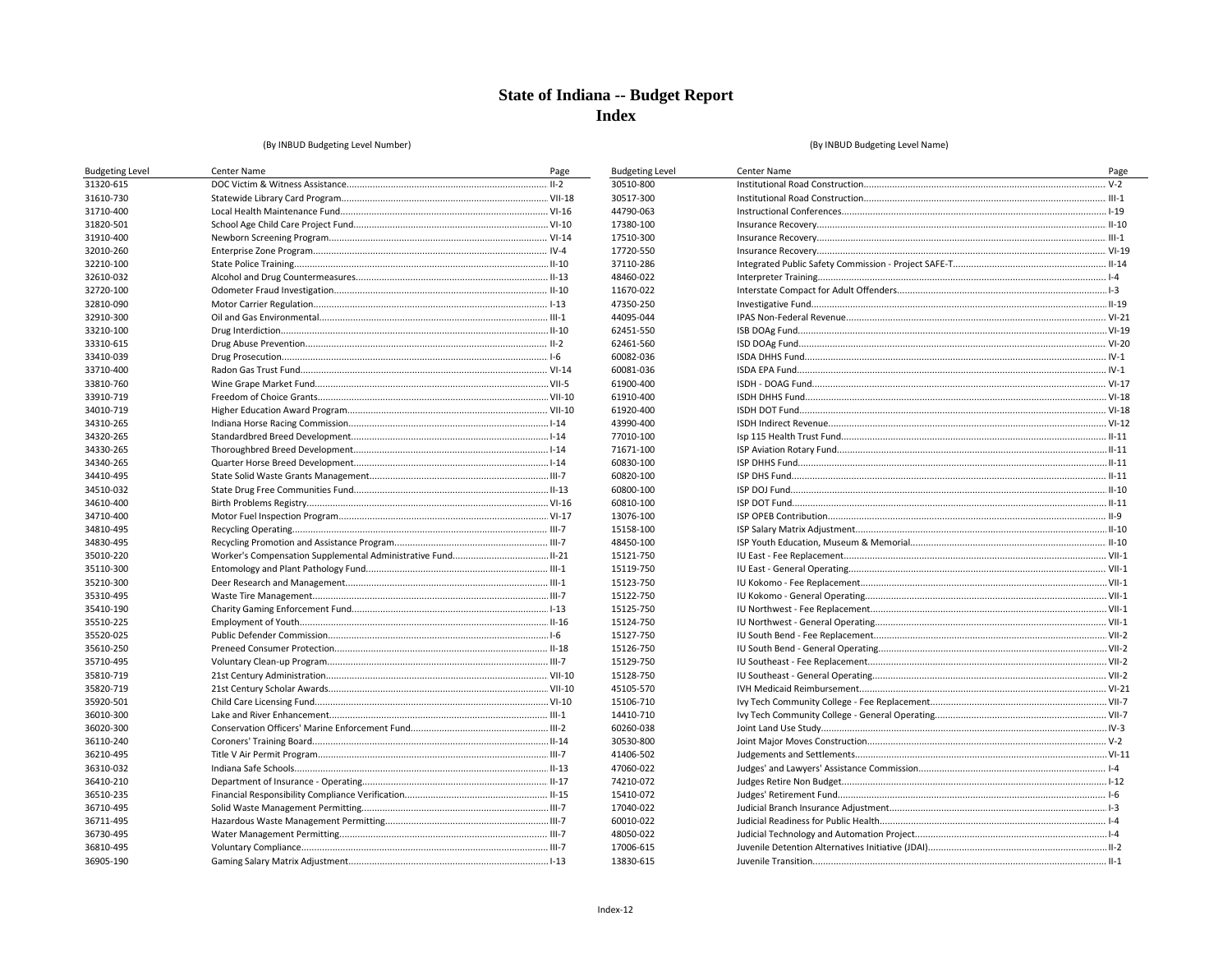**Budgeting Level** 12630-322 40430-502 36010-300 42152-300 37510-300 13720-661 12990-450 38920-103 54210-400 63310-103 15190-497 13096-719 45630-719 15168-017 10160-017 15270-017 10050-003 10070-004 16260-072 10010-003 10060-004 39410-730

62020-730

17110-730

40910-340 13119-235 40950-235 10360-038 18216-038 39110-300 62430-610 45750-036 13250-040 30416-400

31710-400

10250-022 13351-730

48480-730

44228-800 30163-800 12940-435 45030-017 13740-667 14535-672 12920-430 17055-060 99439-260 17016-503 17100-258 47280-258 99417-400 30468-400

#### (By INBUD Budgeting Level Number)

| <b>Budgeting Level</b> | Center Name | Page |
|------------------------|-------------|------|
| 36915-190              |             |      |
| 36920-190              |             |      |
| 36925-190              |             |      |
| 36930-190              |             |      |
| 37110-286              |             |      |
| 37151-190              |             |      |
| 37210-502              |             |      |
| 37220-502              |             |      |
| 37230-502              |             |      |
| 37310-503              |             |      |
| 37410-300              |             |      |
| 37510-300              |             |      |
| 37620-230              |             |      |
| 37630-230              |             |      |
| 37640-230              |             |      |
| 37720-385              |             |      |
| 37740-385              |             |      |
| 37810-700              |             |      |
| 37920-210              |             |      |
| 38010-351              |             |      |
| 38020-351              |             |      |
| 38110-100              |             |      |
| 38220-300              |             |      |
| 38325-263              |             |      |
| 38410-032              |             |      |
| 38520-200              |             |      |
| 38550-205              |             |      |
| 38560-205              |             |      |
| 38570-205              |             |      |
| 38580-200              |             |      |
| 38620-410              |             |      |
| 38630-410              |             |      |
| 38650-030              |             |      |
| 38710-495              |             |      |
| 38730-495              |             |      |
| 38740-495              |             |      |
| 38750-495              |             |      |
| 38820-410              |             |      |
| 38830-410              |             |      |
| 38920-103              |             |      |
| 39010-032              |             |      |
| 39110-300              |             |      |
| 39220-208              |             |      |
| 39310-300              |             |      |
| 39410-730              |             |      |
| 39510-300              |             |      |
| 39610-300              |             |      |
| 39620-300              |             |      |
| 39720-300              |             |      |
| 39745-300              |             |      |
| 39810-300              |             |      |
| 40020-300              |             |      |

| Center Name | Page |
|-------------|------|
|             |      |
|             |      |
|             |      |
|             |      |
|             |      |
|             |      |
|             |      |
|             |      |
|             |      |
|             |      |
|             |      |
|             |      |
|             |      |
|             |      |
|             |      |
|             |      |
|             |      |
|             |      |
|             |      |
|             |      |
|             |      |
|             |      |
|             |      |
|             |      |
|             |      |
|             |      |
|             |      |
|             |      |
|             |      |
|             |      |
|             |      |
|             |      |
|             |      |
|             |      |
|             |      |
|             |      |
|             |      |
|             |      |
|             |      |
|             |      |
|             |      |
|             |      |
|             |      |
|             |      |
|             |      |
|             |      |
|             |      |
|             |      |
|             |      |
|             |      |
|             |      |
|             |      |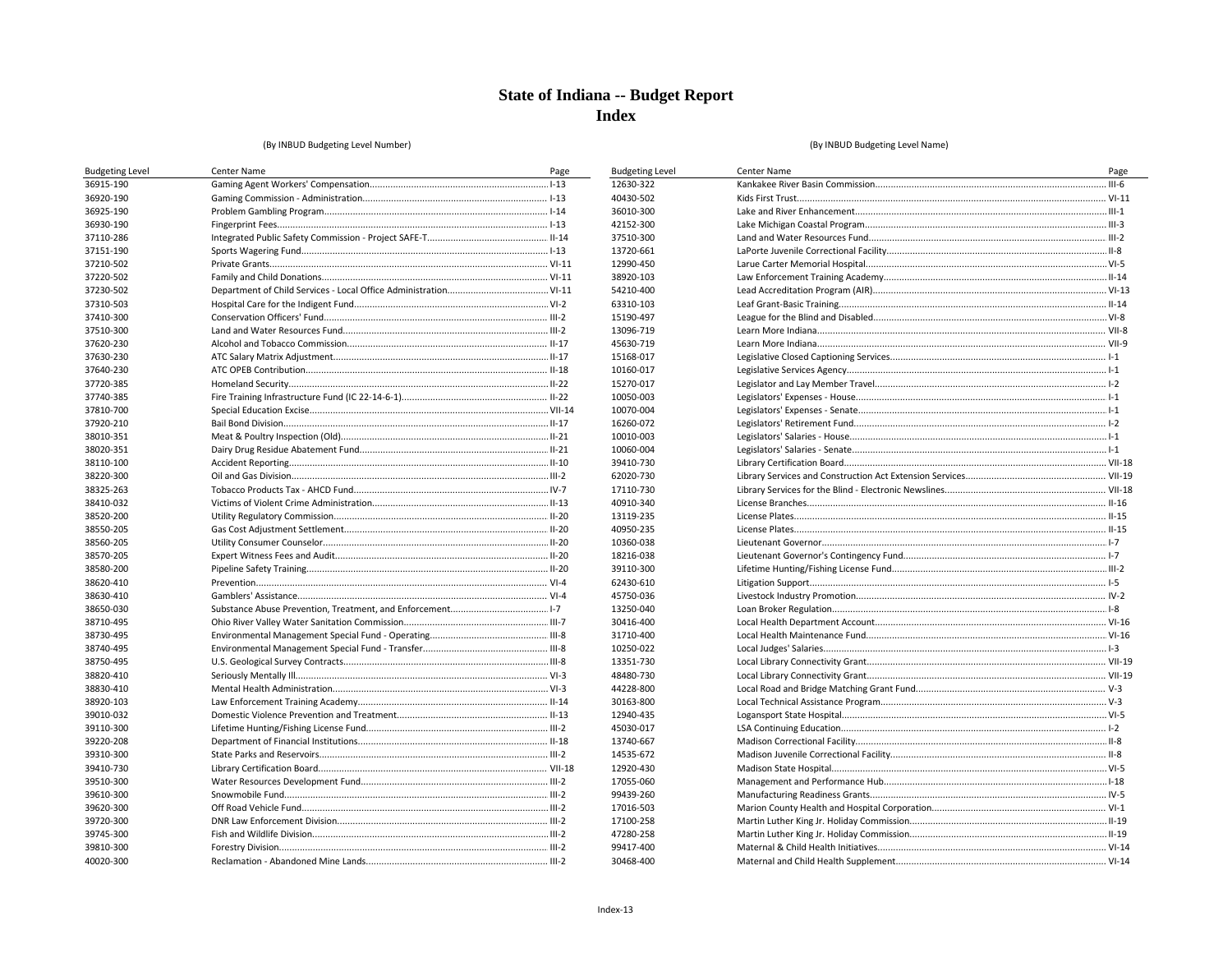**Budgeting Level** 11520-325 38010-351 17760-615 30010-503 13366-503 15050-503 46985-503 46304-400 48110-560

55110-503 17026-503 30441-756 18790-615 17610-400 15240-410 38830-410 15155-410 76310-410 47140-410 47220-410 53010-410 71540-515 13600-618 17880-062 47440-700

13342-719 45450-300 44085-160 48170-225 51020-210 30434-400 30459-400 13098-719 16750-719

49610-719

48692-719

48471-022 55910-057 17025-100 32810-090 34710-400 15175-061 71630-061 17250-050 43210-235 13079-260 15250-110 48683-700

99431-017 17044-017 11510-017 10110-017

#### (By INBUD Budgeting Level Number)

| <b>Budgeting Level</b> | Center Name | Page |
|------------------------|-------------|------|
| 40040-300              |             |      |
| 40220-300              |             |      |
| 40310-250              |             |      |
| 40430-502              |             |      |
| 40720-500              |             |      |
| 40810-225              |             |      |
| 40910-340              |             |      |
| 40950-235              |             |      |
| 41200-495              |             |      |
| 41406-502              |             |      |
| 41714-622              |             |      |
| 41810-300              |             |      |
| 41815-300              |             |      |
| 41820-300              |             |      |
| 41825-300              |             |      |
| 41830-300              |             |      |
| 41835-300              |             |      |
| 41840-300              |             |      |
| 41845-300              |             |      |
| 41850-300              |             |      |
| 42134-036              |             |      |
| 42152-300              |             |      |
| 42235-800              |             |      |
| 42440-800              |             |      |
| 42510-800              |             |      |
| 43010-260              |             |      |
| 43120-800              |             |      |
| 43210-235              |             |      |
| 43410-061              |             |      |
| 43610-061              |             |      |
| 43710-400              |             |      |
| 43910-265              |             |      |
| 43911-704              |             |      |
| 43912-615              |             |      |
| 43913-036              |             |      |
| 43915-303              |             |      |
| 43920-700              |             |      |
| 43922-300              |             |      |
| 43923-300              |             |      |
| 43926-400              |             |      |
| 43928-032              |             |      |
| 43931-719              |             |      |
| 43934-060              |             |      |
| 43937-730              |             |      |
| 43938-730              |             |      |
| 43941-719              |             |      |
| 43955-057              |             |      |
| 43970-062              |             |      |
| 43984-400              |             |      |
| 43990-400              |             |      |
| 43995-400              |             |      |
| 44035-385              |             |      |

| Center Name | Page |
|-------------|------|
|             |      |
|             |      |
|             |      |
|             |      |
|             |      |
|             |      |
|             |      |
|             |      |
|             |      |
|             |      |
|             |      |
|             |      |
|             |      |
|             |      |
|             |      |
|             |      |
|             |      |
|             |      |
|             |      |
|             |      |
|             |      |
|             |      |
|             |      |
|             |      |
|             |      |
|             |      |
|             |      |
|             |      |
|             |      |
|             |      |
|             |      |
|             |      |
|             |      |
|             |      |
|             |      |
|             |      |
|             |      |
|             |      |
|             |      |
|             |      |
|             |      |
|             |      |
|             |      |
|             |      |
|             |      |
|             |      |
|             |      |
|             |      |
|             |      |
|             |      |
|             |      |
|             |      |
|             |      |
|             |      |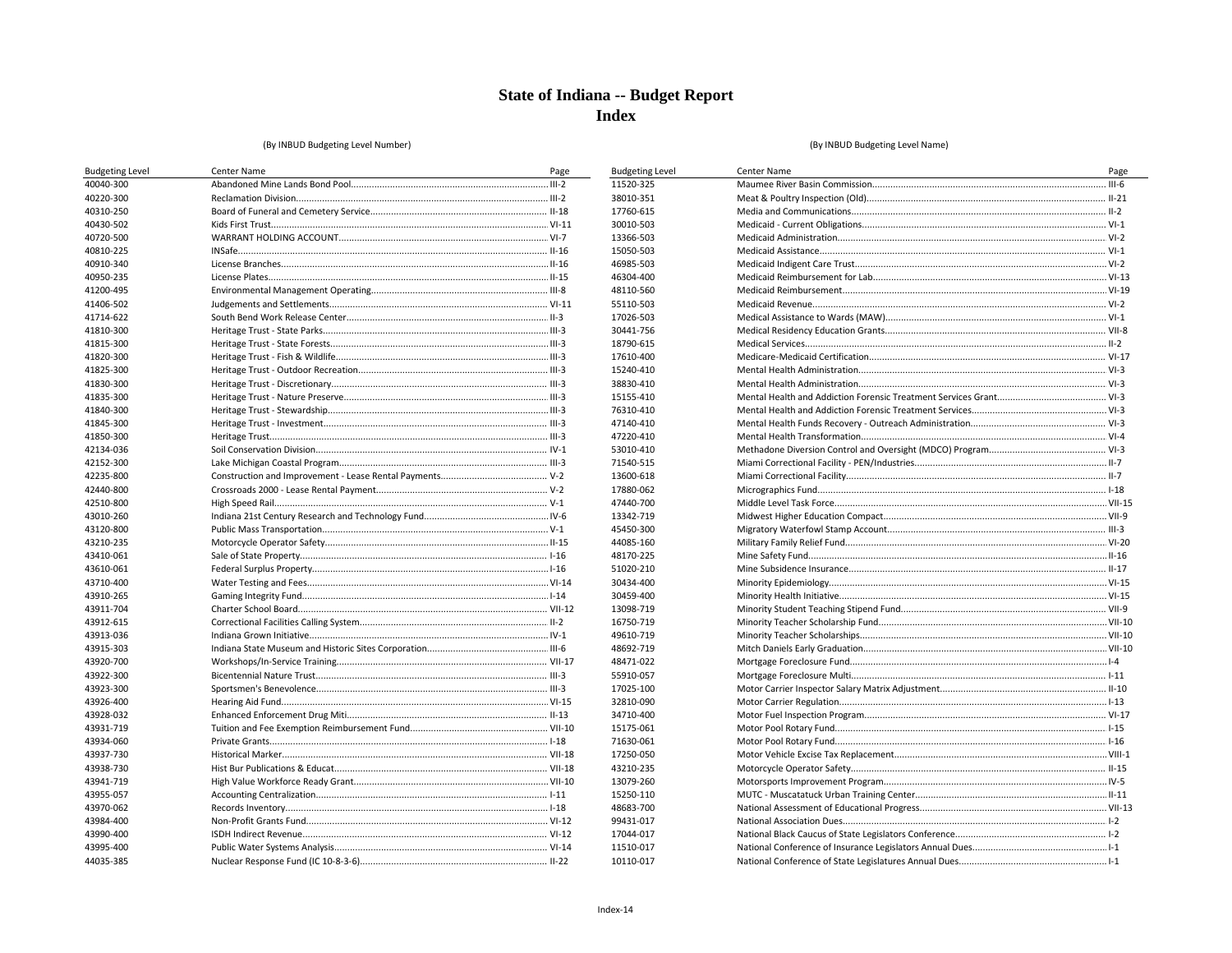**Budgeting Level** 13359-017 62000-730

47940-719

11620-719 61560-286 15120-700

12083-258 61100-200 12520-300 44158-300 17005-451 13650-645 31910-400 10091-719 57500-719

13102-760 13355-700

76110-800 99441-260 13336-510 44073-495 48560-046 11100-700

44710-300 43984-400 13700-616 76120-800 47980-741 44035-385 30425-400 14350-770 99415-400 62610-718

30479-400

15110-225 32720-100 60213-266 39620-300 12001-077 13066-038 13062-038 60212-266 10365-266 10330-496 15680-495 12290-075 11660-055 13063-260 13140-056 71660-067 10730-036 11180-064

#### (By INBUD Budgeting Level Number)

| <b>Budgeting Level</b> | Center Name | Page |
|------------------------|-------------|------|
| 44036-385              |             |      |
| 44073-495              |             |      |
| 44077-719              |             |      |
| 44078-719              |             |      |
| 44085-160              |             |      |
| 44095-044              |             |      |
| 44152-385              |             |      |
| 44154-385              |             |      |
| 44158-300              |             |      |
| 44180-100              |             |      |
| 44215-067              |             |      |
| 44223-351              |             |      |
| 44224-351              |             |      |
| 44228-800              |             |      |
| 44231-022              |             |      |
| 44252-040              |             |      |
| 44253-040              |             |      |
| 44255-040              |             |      |
| 44271-115              |             |      |
| 44297-032              |             |      |
| 44305-400              |             |      |
| 44310-070              |             |      |
| 44312-190              |             |      |
| 44350-258              |             |      |
| 44365-719              |             |      |
| 44370-080              |             |      |
| 44390-400              |             |      |
| 44422-502              |             |      |
| 44470-100              |             |      |
| 44510-100              |             |      |
| 44530-385              |             |      |
| 44550-495              |             |      |
| 44560-719              |             |      |
| 44570-300              |             |      |
| 44640-735              |             |      |
| 44680-046              |             |      |
| 44700-022              |             |      |
| 44710-300              |             |      |
| 44730-022              |             |      |
| 44770-038              |             |      |
| 44790-063              |             |      |
| 44830-022              |             |      |
| 44860-100              |             |      |
| 45015-190              |             |      |
| 45016-190              |             |      |
| 45030-017              |             |      |
| 45070-036              |             |      |
| 45105-570              |             |      |
| 45240-385              |             |      |
| 45290-250              |             |      |
| 45440-063              |             |      |
| 45450-300              |             |      |

| Center Name | Page |
|-------------|------|
|             |      |
|             |      |
|             |      |
|             |      |
|             |      |
|             |      |
|             |      |
|             |      |
|             |      |
|             |      |
|             |      |
|             |      |
|             |      |
|             |      |
|             |      |
|             |      |
|             |      |
|             |      |
|             |      |
|             |      |
|             |      |
|             |      |
|             |      |
|             |      |
|             |      |
|             |      |
|             |      |
|             |      |
|             |      |
|             |      |
|             |      |
|             |      |
|             |      |
|             |      |
|             |      |
|             |      |
|             |      |
|             |      |
|             |      |
|             |      |
|             |      |
|             |      |
|             |      |
|             |      |
|             |      |
|             |      |
|             |      |
|             |      |
|             |      |
|             |      |
|             |      |
|             |      |
|             |      |
|             |      |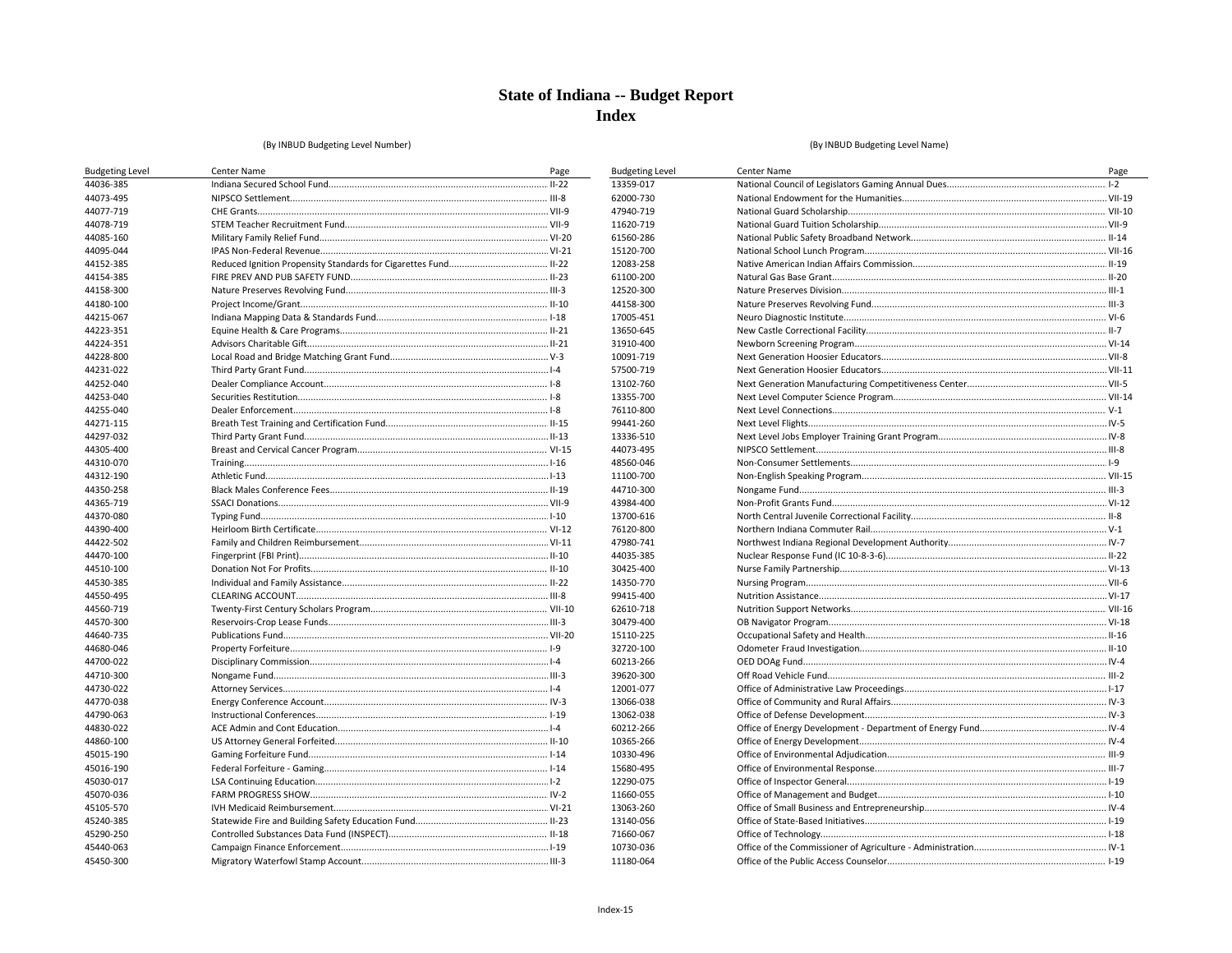**Budgeting Level** 13118-032 30439-400

13332-510 99436-512

30518-800 38710-495 38220-300 32910-300 13070-498 13220-503 74330-230 74320-300 73816-070 17011-160

18200-160

30449-400

17010-260 61300-225 48640-300 12510-300 18203-057 10920-090 17330-061 13510-615 13490-621 16580-410 48820-210 48810-210 46040-067 60012-515 71350-515 71430-515 13610-630 13680-655 14910-100 12415-512

12415-700

18215-057 57810-057 52710-495 12300-250 30910-250 38580-200 71380-515 13840-690 50910-210 15970-495 55510-719 15980-501

15985-501

30430-400

35610-250

#### (By INBUD Budgeting Level Number)

| <b>Budgeting Level</b> | Center Name                                                                        | Page |
|------------------------|------------------------------------------------------------------------------------|------|
| 45490-735              |                                                                                    |      |
| 45510-351              |                                                                                    |      |
| 45580-570              |                                                                                    |      |
| 45590-385              |                                                                                    |      |
| 45630-719              |                                                                                    |      |
| 45680-061              |                                                                                    |      |
| 45725-300              |                                                                                    |      |
| 45750-036              |                                                                                    |      |
| 45760-800              |                                                                                    |      |
| 45770-260              |                                                                                    |      |
| 45780-610              |                                                                                    |      |
| 45800-210              |                                                                                    |      |
| 45810-260              |                                                                                    |      |
| 45860-258              |                                                                                    |      |
| 45870-258              |                                                                                    |      |
| 45890-061              |                                                                                    |      |
| 45930-700              |                                                                                    |      |
| 45980-400              |                                                                                    |      |
| 46000-400              |                                                                                    |      |
| 46025-400              |                                                                                    |      |
| 46040-067              |                                                                                    |      |
| 46050-190              |                                                                                    |      |
| 46070-040              |                                                                                    |      |
| 46100-400              |                                                                                    |      |
| 46110-400              |                                                                                    |      |
| 46130-400              |                                                                                    |      |
| 46300-400              |                                                                                    |      |
| 46304-400              |                                                                                    |      |
| 46411-022              |                                                                                    |      |
| 46420-560              |                                                                                    |      |
| 46540-300              |                                                                                    |      |
| 46670-705              |                                                                                    |      |
| 46720-190              |                                                                                    |      |
| 46750-046              |                                                                                    |      |
| 46755-046              |                                                                                    |      |
| 46760-730              |                                                                                    |      |
| 46805-048              |                                                                                    |      |
| 46825-615              |                                                                                    |      |
| 46845-046              |                                                                                    |      |
| 46860-497              |                                                                                    |      |
| 46865-300              |                                                                                    |      |
| 46880-550              |                                                                                    |      |
| 46980-570              |                                                                                    |      |
| 46985-503              |                                                                                    |      |
| 47060-022              |                                                                                    |      |
| 47065-022              |                                                                                    |      |
| 47067-500              |                                                                                    |      |
| 47070-610              |                                                                                    |      |
| 47080-160              |                                                                                    |      |
| 47110-160              |                                                                                    |      |
| 47140-410              |                                                                                    |      |
| 47200-497              | BRS - Program Income Social Security Administration/Vocational Rehabilitation VI-9 |      |

| Center Name                                                                | Page |
|----------------------------------------------------------------------------|------|
|                                                                            |      |
|                                                                            |      |
|                                                                            |      |
|                                                                            |      |
|                                                                            |      |
|                                                                            |      |
|                                                                            |      |
|                                                                            |      |
|                                                                            |      |
|                                                                            |      |
|                                                                            |      |
|                                                                            |      |
|                                                                            |      |
|                                                                            |      |
|                                                                            |      |
|                                                                            |      |
|                                                                            |      |
|                                                                            |      |
|                                                                            |      |
|                                                                            |      |
|                                                                            |      |
|                                                                            |      |
|                                                                            |      |
|                                                                            |      |
|                                                                            |      |
|                                                                            |      |
|                                                                            |      |
|                                                                            |      |
|                                                                            |      |
|                                                                            |      |
|                                                                            |      |
|                                                                            |      |
|                                                                            |      |
|                                                                            |      |
|                                                                            |      |
|                                                                            |      |
|                                                                            |      |
|                                                                            |      |
|                                                                            |      |
|                                                                            |      |
|                                                                            |      |
|                                                                            |      |
|                                                                            |      |
|                                                                            |      |
|                                                                            |      |
|                                                                            |      |
|                                                                            |      |
| Postsecondary Credit Bearing Proprietary Educational Institution Acc VII-9 |      |
|                                                                            |      |
|                                                                            |      |
|                                                                            |      |
|                                                                            |      |
|                                                                            |      |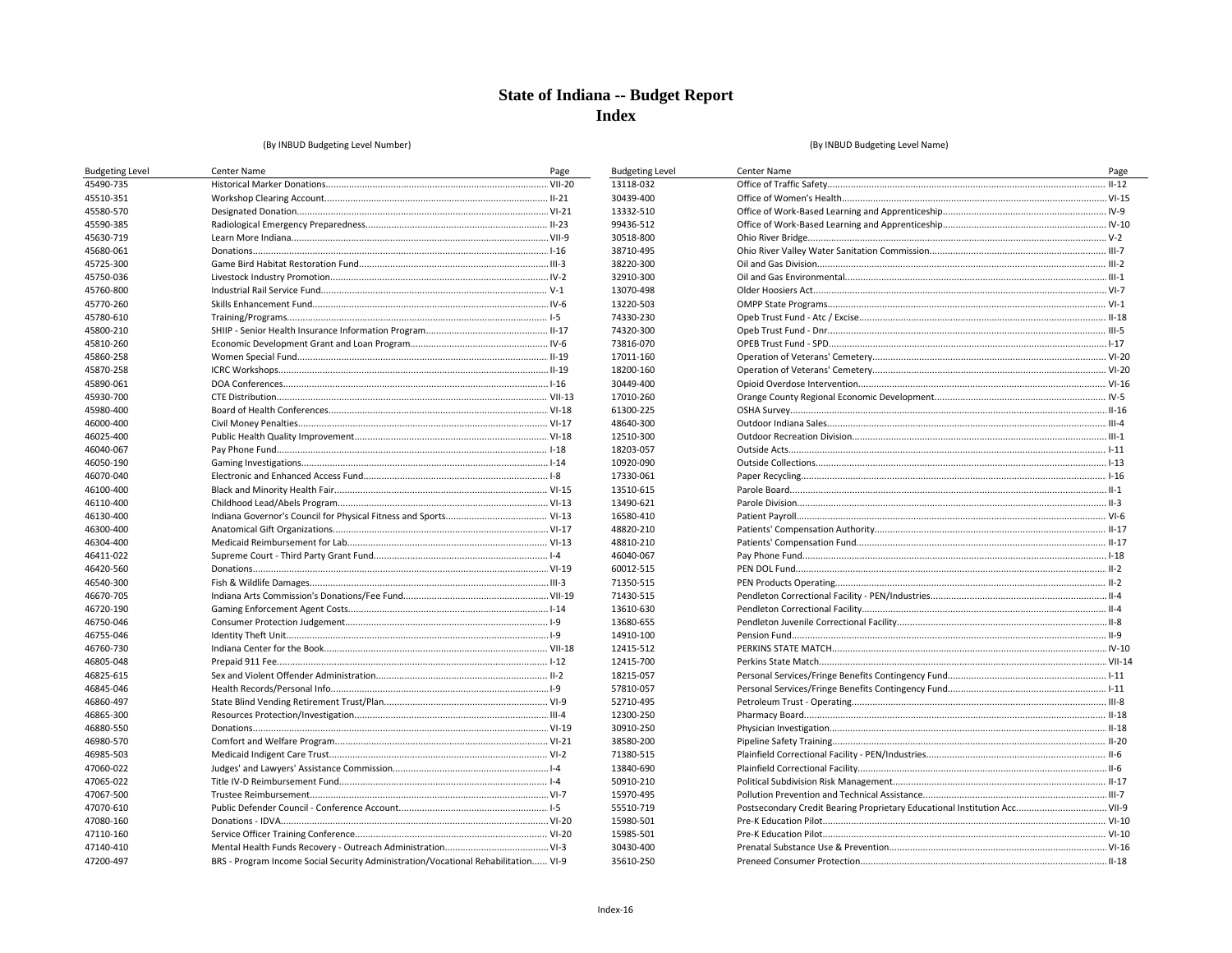**Budgeting Level** 46805-048 61390-250 38620-410 30435-719

15060-700

13106-770 37210-502 43934-060 10475-050 13059-022 36925-190 48280-061 61395-250 12030-250 15520-700

44180-100 15830-502 44680-046 13890-510 55610-510 60240-039 16670-039 60241-039 16270-072 60410-044 60420-044 60400-044 14140-700

15860-385 35520-025 47070-610 16780-610 13420-605 46025-400 15035-800 43120-800 17028-072 16650-700

52010-800 43995-400 44640-735

47540-730

15132-760 14260-760 17047-760 17019-760 17017-760 15131-760 14270-760 71440-515 13670-650 16540-410

#### (By INBUD Budgeting Level Number)

| <b>Budgeting Level</b> | Center Name                                                         | Page |
|------------------------|---------------------------------------------------------------------|------|
| 47205-615              |                                                                     |      |
| 47220-410              |                                                                     |      |
| 47280-258              |                                                                     |      |
| 47300-300              |                                                                     |      |
| 47330-300              |                                                                     |      |
| 47340-250              |                                                                     |      |
| 47350-250              |                                                                     |      |
| 47355-250              |                                                                     |      |
| 47361-700              |                                                                     |      |
| 47410-100              |                                                                     |      |
| 47440-700              |                                                                     |      |
| 47441-700              |                                                                     |      |
| 47452-730              |                                                                     |      |
| 47525-039              |                                                                     |      |
| 47530-230              | Richard D. Doyle Youth Tobacco Education and Enforcement Fund II-17 |      |
| 47540-730              |                                                                     |      |
| 47565-700              |                                                                     |      |
| 47625-700              |                                                                     |      |
| 47880-385              |                                                                     |      |
| 47910-615              |                                                                     |      |
| 47925-315              |                                                                     |      |
| 47930-400              |                                                                     |      |
| 47940-719              |                                                                     |      |
| 47945-110              |                                                                     |      |
| 47951-258              |                                                                     |      |
| 47980-741              |                                                                     |      |
| 48020-230              |                                                                     |      |
| 48050-022              |                                                                     |      |
| 48060-057              |                                                                     |      |
| 48070-057              |                                                                     |      |
| 48110-560              |                                                                     |      |
| 48130-878              |                                                                     |      |
| 48170-225              |                                                                     |      |
| 48190-315              |                                                                     |      |
| 48270-220              |                                                                     |      |
| 48280-061              |                                                                     |      |
| 48340-260              |                                                                     |      |
| 48342-260              |                                                                     |      |
| 48344-260              |                                                                     |      |
| 48360-100              |                                                                     |      |
| 48370-046              |                                                                     |      |
| 48390-046              |                                                                     |      |
| 48400-036              |                                                                     |      |
| 48430-022              |                                                                     |      |
| 48450-100              |                                                                     |      |
| 48460-022              |                                                                     |      |
| 48471-022              |                                                                     |      |
| 48480-730              |                                                                     |      |
| 48560-046              |                                                                     |      |
| 48600-057              |                                                                     |      |
| 48610-300              |                                                                     |      |
| 48630-300              |                                                                     |      |

| Center Name | Page |
|-------------|------|
|             |      |
|             |      |
|             |      |
|             |      |
|             |      |
|             |      |
|             |      |
|             |      |
|             |      |
|             |      |
|             |      |
|             |      |
|             |      |
|             |      |
|             |      |
|             |      |
|             |      |
|             |      |
|             |      |
|             |      |
|             |      |
|             |      |
|             |      |
|             |      |
|             |      |
|             |      |
|             |      |
|             |      |
|             |      |
|             |      |
|             |      |
|             |      |
|             |      |
|             |      |
|             |      |
|             |      |
|             |      |
|             |      |
|             |      |
|             |      |
|             |      |
|             |      |
|             |      |
|             |      |
|             |      |
|             |      |
|             |      |
|             |      |
|             |      |
|             |      |
|             |      |
|             |      |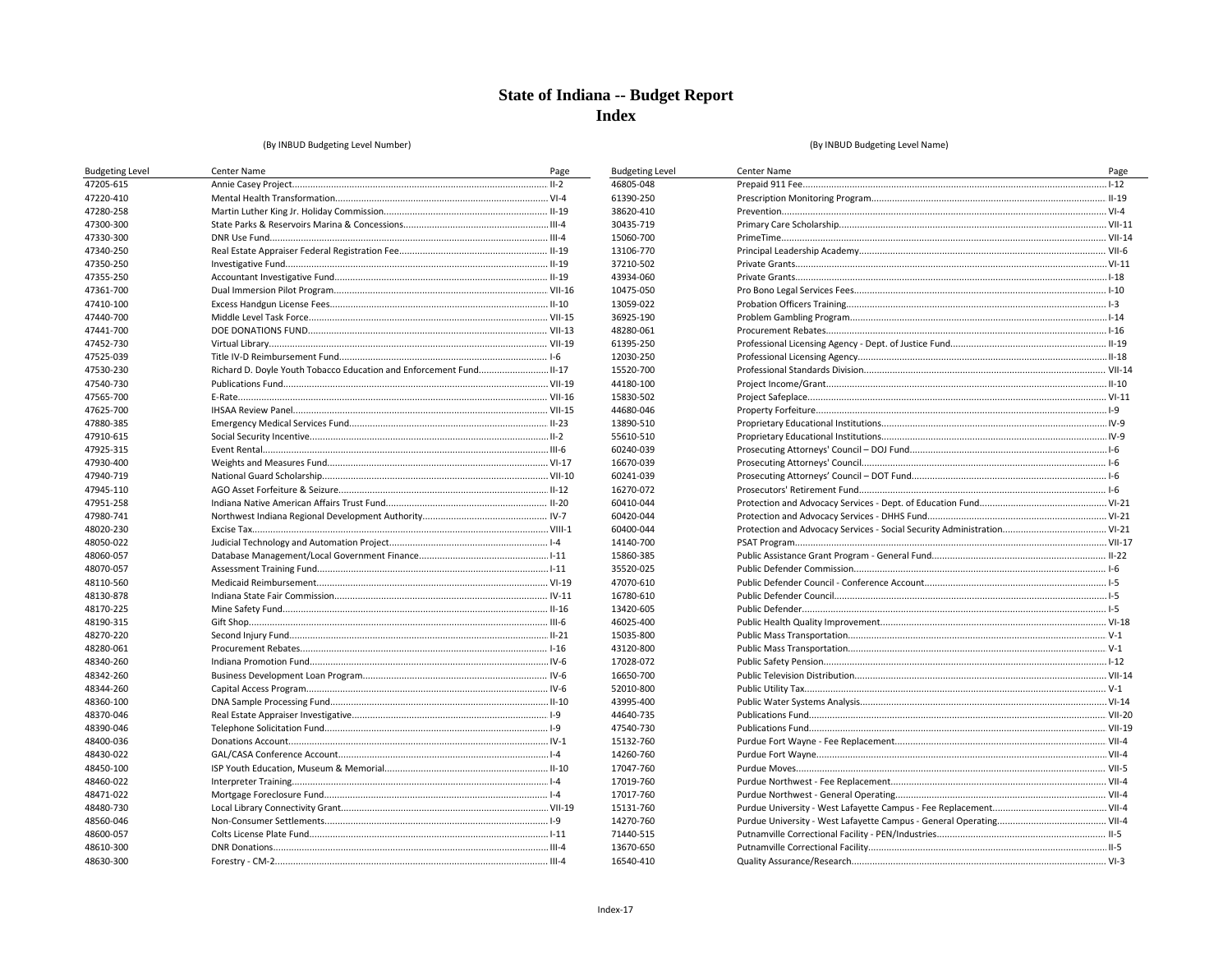**Budgeting Level** 15104-497 12000-225 34340-265 45590-385 12420-385 33710-400 30162-800 47340-250 48370-046 13850-695 40020-300 40220-300 43970-062 34810-495 34830-495 44152-385 56510-260 53210-385 15165-700 44570-300 50410-220 46865-300 58610-057 58610-072 47530-230 12960-440 30551-800 15590-700

99428-495 71500-515 13810-685 13190-498 77410-038 17056-038 30456-038 30443-400 43410-061 15177-405 15177-501 31820-501 30310-057 15153-700

62555-615 13341-700

13940-700

13124-700

48270-220 17170-040 44253-040 10040-004 13846-700

30311-700

#### (By INBUD Budgeting Level Number)

| <b>Budgeting Level</b> | Center Name                                                               | Page |
|------------------------|---------------------------------------------------------------------------|------|
| 48640-300              |                                                                           |      |
| 48675-300              |                                                                           |      |
| 48683-700              |                                                                           |      |
| 48686-300              |                                                                           |      |
| 48687-351              |                                                                           |      |
| 48688-075              |                                                                           |      |
| 48689-700              |                                                                           |      |
| 48691-200              |                                                                           |      |
| 48692-719              |                                                                           |      |
| 48810-210              |                                                                           |      |
| 48820-210              |                                                                           |      |
| 49010-265              |                                                                           |      |
| 49310-800              |                                                                           |      |
| 49526-495              |                                                                           |      |
| 49535-495              |                                                                           |      |
| 49540-495              |                                                                           |      |
| 49555-495              |                                                                           |      |
| 49580-495              |                                                                           |      |
| 49610-719              |                                                                           |      |
| 49830-719              |                                                                           |      |
| 50210-235              |                                                                           |      |
| 50310-300              |                                                                           |      |
| 50410-220              |                                                                           |      |
| 50910-210              |                                                                           |      |
| 51020-210              |                                                                           |      |
| 51110-385              |                                                                           |      |
| 51210-300              |                                                                           |      |
| 51410-719              |                                                                           |      |
| 51610-385              |                                                                           |      |
| 52010-800              |                                                                           |      |
| 52210-260              |                                                                           |      |
| 52410-510              |                                                                           |      |
| 52615-495              |                                                                           |      |
| 52710-495              |                                                                           |      |
| 52730-495              |                                                                           |      |
| 52810-495              |                                                                           |      |
| 52850-261              |                                                                           |      |
| 52910-700              |                                                                           |      |
| 53010-410              |                                                                           |      |
| 53110-400              |                                                                           |      |
| 53210-385              |                                                                           |      |
| 53510-400              |                                                                           |      |
| 53520-503              |                                                                           |      |
| 53810-036              |                                                                           |      |
| 53910-300              | West Baden Springs Historic Hotel Preservation and Maintenance Fund III-4 |      |
| 54010-032              |                                                                           |      |
| 54110-405              |                                                                           |      |
| 54210-400              |                                                                           |      |
| 54310-036              |                                                                           |      |
| 54510-210              |                                                                           |      |
| 54810-037              |                                                                           |      |
| 55110-503              |                                                                           |      |
|                        |                                                                           |      |

| Center Name | Page |
|-------------|------|
|             |      |
|             |      |
|             |      |
|             |      |
|             |      |
|             |      |
|             |      |
|             |      |
|             |      |
|             |      |
|             |      |
|             |      |
|             |      |
|             |      |
|             |      |
|             |      |
|             |      |
|             |      |
|             |      |
|             |      |
|             |      |
|             |      |
|             |      |
|             |      |
|             |      |
|             |      |
|             |      |
|             |      |
|             |      |
|             |      |
|             |      |
|             |      |
|             |      |
|             |      |
|             |      |
|             |      |
|             |      |
|             |      |
|             |      |
|             |      |
|             |      |
|             |      |
|             |      |
|             |      |
|             |      |
|             |      |
|             |      |
|             |      |
|             |      |
|             |      |
|             |      |
|             |      |
|             |      |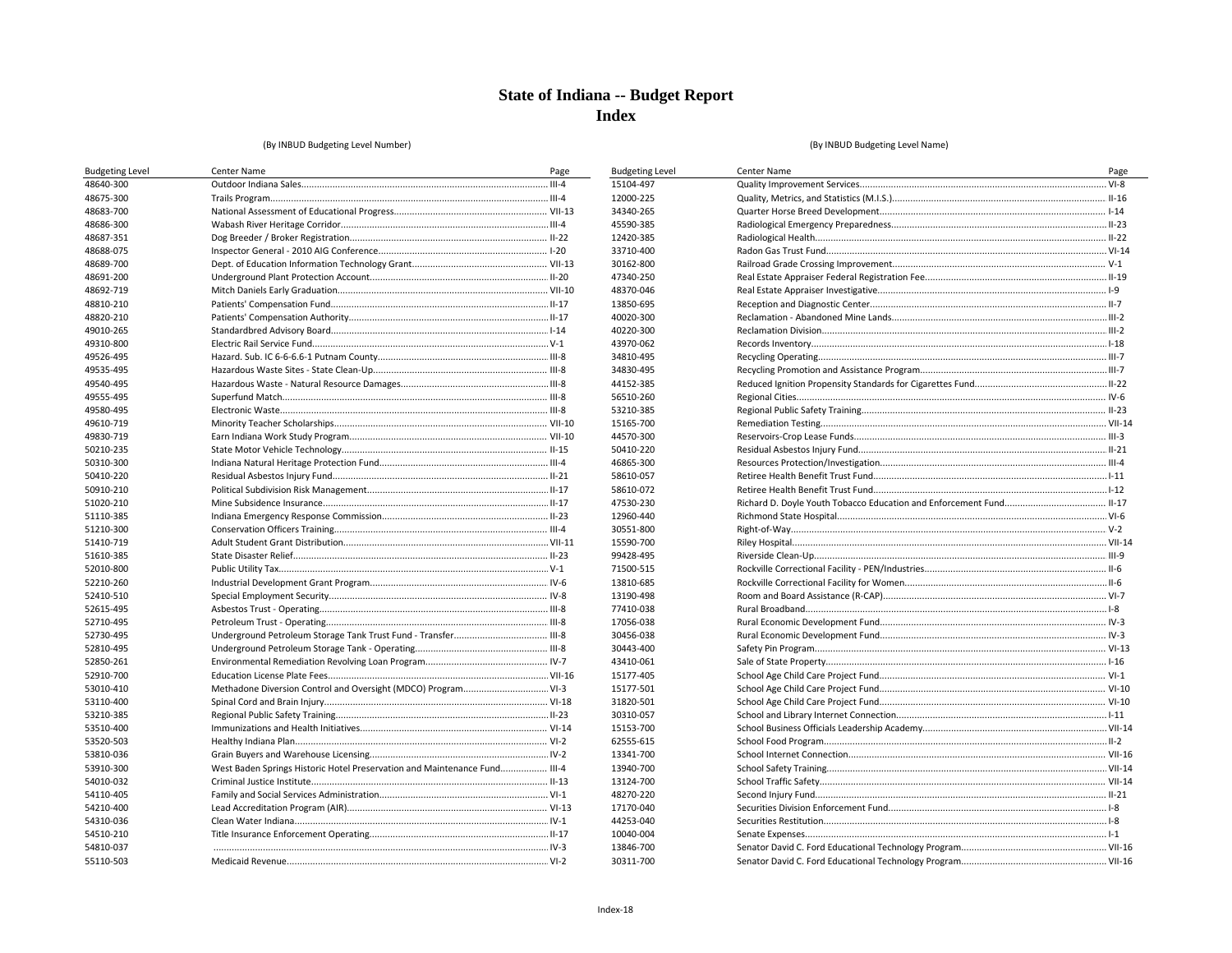**Budgeting Level** 

16550-410 15160-410 38820-410 10371-510

47110-160

46825-615 17120-032 45800-210 30455-400

45770-260 61510-260 15750-500 39610-300 47910-615 15102-405 42134-036 36710-495 41714-622 14450-497 12195-710 58520-070 58510-070 14130-700

37810-700

52410-510 10340-022 77710-057 62420-510 73848-070 53110-400

11130-750 37151-190 43923-300 44365-719 16370-330 13470-615 49010-265 34320-265 60910-110 46860-497 10750-080 11090-700

11090-701

10520-057 10020-057 30466-400

11505-115 51610-385 34510-032 10690-074 15340-075 13812-878

#### (By INBUD Budgeting Level Number)

| <b>Budgeting Level</b> | Center Name                                                                | Page |
|------------------------|----------------------------------------------------------------------------|------|
| 55111-503              |                                                                            |      |
| 55510-719              | Postsecondary Credit Bearing Proprietary Educational Institution Acc VII-9 |      |
| 55610-510              |                                                                            |      |
| 55720-510              |                                                                            |      |
| 55910-057              |                                                                            |      |
| 56510-260              |                                                                            |      |
| 56610-080              |                                                                            |      |
| 56710-022              |                                                                            |      |
| 57200-190              |                                                                            |      |
| 57300-351              |                                                                            |      |
| 57500-719              |                                                                            |      |
| 57600-503              |                                                                            |      |
| 57750-800              |                                                                            |      |
| 57810-057              |                                                                            |      |
| 57830-057              |                                                                            |      |
| 57910-100              |                                                                            |      |
| 58079-503              | Health Related IT Administration - American Relief and Recovery Act VI-2   |      |
| 58130-510              |                                                                            |      |
| 58510-070              |                                                                            |      |
| 58520-070              |                                                                            |      |
| 58610-057              |                                                                            |      |
| 58610-072              |                                                                            |      |
| 58612-300              |                                                                            |      |
| 59820-400              |                                                                            |      |
| 60002-115              |                                                                            |      |
| 60010-022              |                                                                            |      |
| 60012-515              |                                                                            |      |
| 60020-022              |                                                                            |      |
| 60030-022              |                                                                            |      |
| 60080-036              |                                                                            |      |
| 60081-036              |                                                                            |      |
| 60082-036              |                                                                            |      |
| 60100-032              |                                                                            |      |
| 60110-032              |                                                                            |      |
| 60117-032              |                                                                            |      |
| 60120-022              |                                                                            |      |
| 60140-035              |                                                                            |      |
| 60150-036              |                                                                            |      |
| 60200-038              |                                                                            |      |
| 60212-266              |                                                                            |      |
| 60213-266              |                                                                            |      |
| 60230-038              |                                                                            |      |
| 60240-039              |                                                                            |      |
| 60241-039              |                                                                            |      |
| 60260-038              |                                                                            |      |
| 60300-063              | Election Technology and Administration Requirements (HAVA Title II)1-19    |      |
| 60400-044              | Protection and Advocacy Services - Social Security Administration VI-21    |      |
| 60410-044              |                                                                            |      |
| 60420-044              |                                                                            |      |
| 60500-046              |                                                                            |      |
| 60510-046              |                                                                            |      |
| 60800-100              |                                                                            |      |
|                        |                                                                            |      |

| Center Name | Page |
|-------------|------|
|             |      |
|             |      |
|             |      |
|             |      |
|             |      |
|             |      |
|             |      |
|             |      |
|             |      |
|             |      |
|             |      |
|             |      |
|             |      |
|             |      |
|             |      |
|             |      |
|             |      |
|             |      |
|             |      |
|             |      |
|             |      |
|             |      |
|             |      |
|             |      |
|             |      |
|             |      |
|             |      |
|             |      |
|             |      |
|             |      |
|             |      |
|             |      |
|             |      |
|             |      |
|             |      |
|             |      |
|             |      |
|             |      |
|             |      |
|             |      |
|             |      |
|             |      |
|             |      |
|             |      |
|             |      |
|             |      |
|             |      |
|             |      |
|             |      |
|             |      |
|             |      |
|             |      |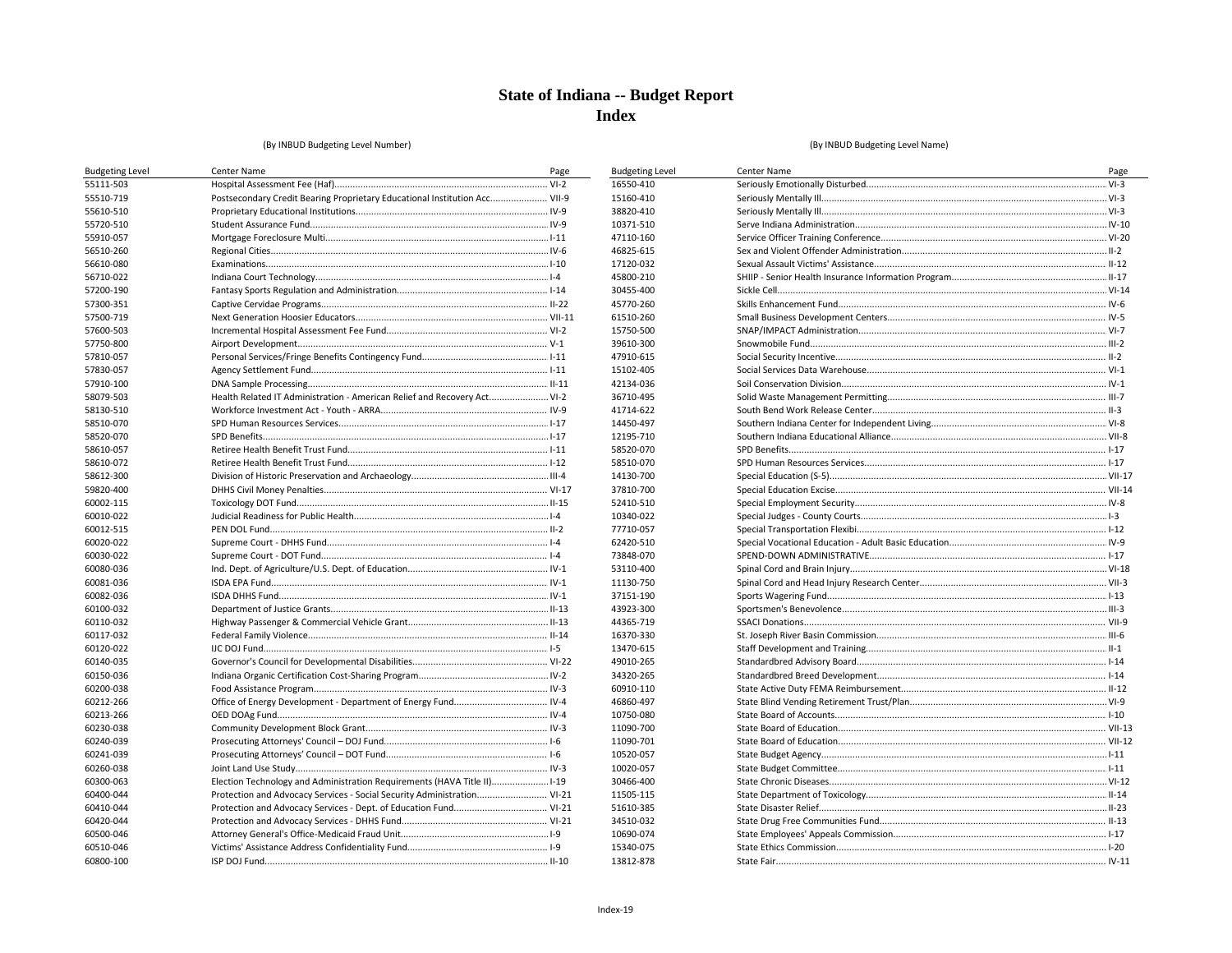**Budgeting Level** 30512-800 14120-730

50210-235 12490-303 47300-300 39310-300 10650-070 10930-100 76010-100 73821-100 32210-100 71420-515 34410-495 14854-498 13358-017 30341-017 17700-510 13086-400 45240-385 31610-730

14150-730

15152-710 14300-760 12570-719 17053-775 17042-700

15156-719 44078-719 55720-510 17048-770 38650-030 99437-030 30471-410 99438-410 49555-495 15460-700

14920-100 60020-022 60030-022 46411-022 13363-022 10210-022 12440-250 13354-701

15330-028 13092-700

13353-719

76710-719 14200-072

14530-700

99430-017 48390-046

#### (By INBUD Budgeting Level Number)

| <b>Budgeting Level</b> | Center Name                                                                        | Page |
|------------------------|------------------------------------------------------------------------------------|------|
| 60810-100              |                                                                                    |      |
| 60820-100              |                                                                                    |      |
| 60830-100              |                                                                                    |      |
| 60900-110              |                                                                                    |      |
| 60910-110              |                                                                                    |      |
| 61000-160              |                                                                                    |      |
| 61100-200              |                                                                                    |      |
| 61200-210              | Ind. Dept. of Insurance/U.S. Dept. of Health and Human Services II-17              |      |
| 61300-225              |                                                                                    |      |
| 61311-230              |                                                                                    |      |
| 61390-250              |                                                                                    |      |
| 61395-250              |                                                                                    |      |
| 61400-258              |                                                                                    |      |
| 61401-258              |                                                                                    |      |
| 61510-260              |                                                                                    |      |
| 61515-260              |                                                                                    |      |
| 61525-260              |                                                                                    |      |
| 61560-286              |                                                                                    |      |
| 61600-300              |                                                                                    |      |
| 61610-300              |                                                                                    |      |
| 61615-300              |                                                                                    |      |
| 61630-300              |                                                                                    |      |
| 61640-300              |                                                                                    |      |
| 61645-300              |                                                                                    |      |
| 61650-300              |                                                                                    |      |
| 61660-300              |                                                                                    |      |
| 61670-300              | Ind. Dept. of Natural Resources - Fish & Wildlife/U.S. Dept. of the Interior III-5 |      |
| 61680-300              |                                                                                    |      |
| 61700-351              |                                                                                    |      |
| 61701-351              |                                                                                    |      |
| 61702-351              |                                                                                    |      |
| 61800-385              |                                                                                    |      |
| 61820-385              |                                                                                    |      |
| 61822-385              |                                                                                    |      |
| 61900-400              |                                                                                    |      |
| 61910-400              |                                                                                    |      |
| 61920-400              |                                                                                    |      |
| 61940-400              |                                                                                    |      |
| 61950-400              | Indiana Dept. of Health/Environmental Protection Agency Fund VI-14                 |      |
| 62000-730              |                                                                                    |      |
| 62020-730              |                                                                                    |      |
| 62100-415              |                                                                                    |      |
| 62100-450              |                                                                                    |      |
| 62100-500              |                                                                                    |      |
| 62110-497              |                                                                                    |      |
| 62130-405              |                                                                                    |      |
| 62130-410              |                                                                                    |      |
| 62130-497              |                                                                                    |      |
| 62130-498              |                                                                                    |      |
| 62130-500              |                                                                                    |      |
| 62130-501              |                                                                                    |      |
| 62130-503              |                                                                                    |      |
|                        |                                                                                    |      |

| Center Name | Page |
|-------------|------|
|             |      |
|             |      |
|             |      |
|             |      |
|             |      |
|             |      |
|             |      |
|             |      |
|             |      |
|             |      |
|             |      |
|             |      |
|             |      |
|             |      |
|             |      |
|             |      |
|             |      |
|             |      |
|             |      |
|             |      |
|             |      |
|             |      |
|             |      |
|             |      |
|             |      |
|             |      |
|             |      |
|             |      |
|             |      |
|             |      |
|             |      |
|             |      |
|             |      |
|             |      |
|             |      |
|             |      |
|             |      |
|             |      |
|             |      |
|             |      |
|             |      |
|             |      |
|             |      |
|             |      |
|             |      |
|             |      |
|             |      |
|             |      |
|             |      |
|             |      |
|             |      |
|             |      |
|             |      |
|             |      |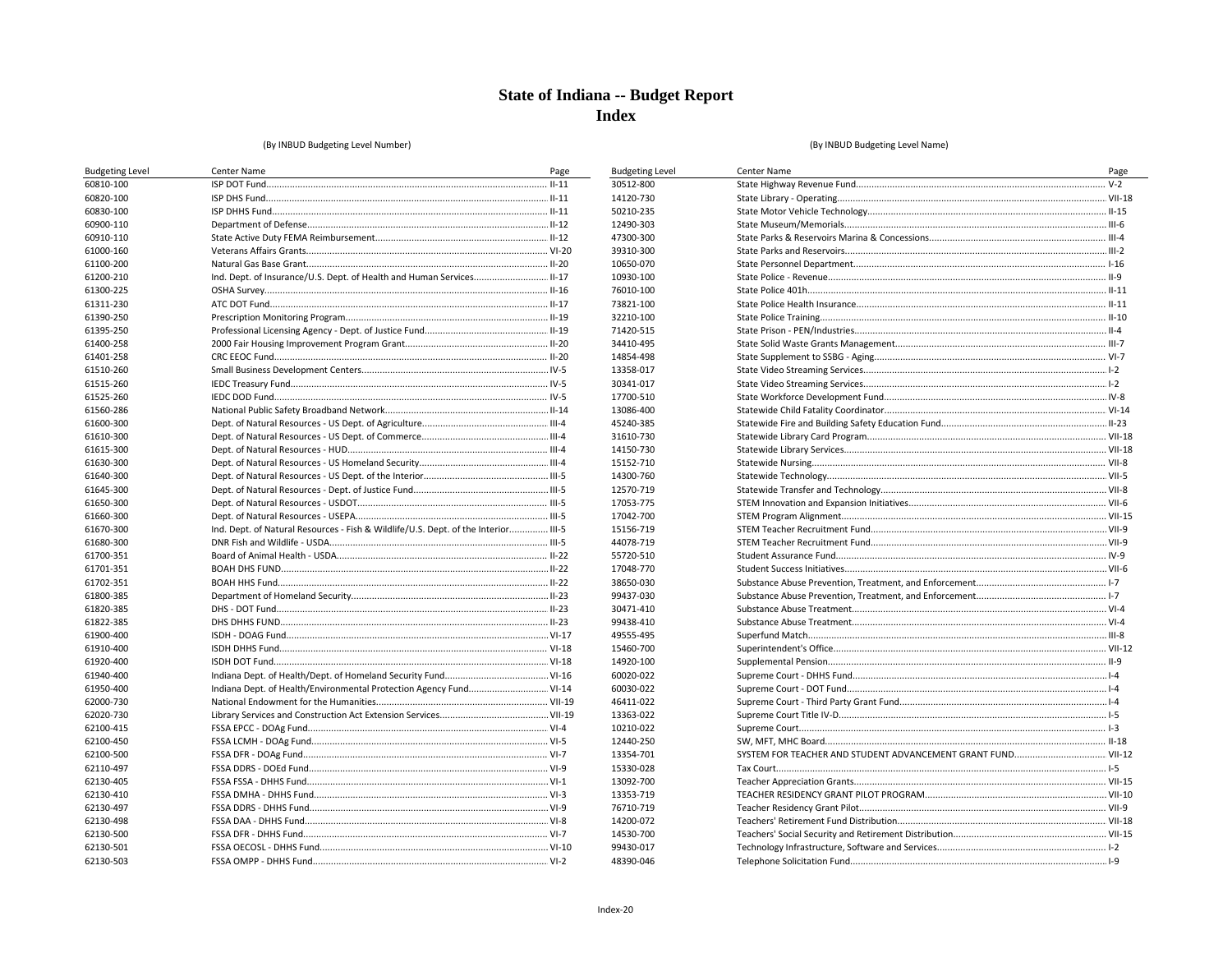**Budgeting Level** 

14960-500 13950-700

15210-497

17037-760

44231-022

44297-032

13362-057 34330-265

54510-210

12773-502

47065-022

47525-039 12772-502

36210-495

38325-263

30418-400

76210-800

60002-115 70060-510

48675-300

18217-260

45780-610

44310-070

15170-351 10450-048

10760-022

73853-070 47067-500

30469-400 11380-719

43931-719

44560-719

44370-080

38750-495

74910-046 52810-495

52730-495

48691-200 70070-510

15138-775

14360-775

15940-760 44860-100

62620-700

62630-700 17021-775

38560-205 38520-200

17460-036

17007-160

61000-160

15157-022

#### (By INBUD Budgeting Level Number)

| <b>Budgeting Level</b> | Center Name                                                                            | Page |
|------------------------|----------------------------------------------------------------------------------------|------|
| 62140-410              |                                                                                        |      |
| 62170-405              |                                                                                        |      |
| 62200-495              |                                                                                        |      |
| 62210-495              |                                                                                        |      |
| 62230-495              | IN Dept. of Environmental Management - US Environmental Protection Agency III-8        |      |
| 62240-495              |                                                                                        |      |
| 62300-502              |                                                                                        |      |
| 62400-510              | Dept. of Workforce Development - Dept. of Homeland Security Fund IV-8                  |      |
| 62410-510              |                                                                                        |      |
| 62420-510              |                                                                                        |      |
| 62421-510              |                                                                                        |      |
| 62430-610              |                                                                                        |      |
| 62451-550              |                                                                                        |      |
| 62460-560              | Individuals with Disabilities Education Act (IDEA) Part B & IDEA Early Childhood VI-20 |      |
| 62461-560              |                                                                                        |      |
| 62500-615              |                                                                                        |      |
| 62510-615              |                                                                                        |      |
| 62540-615              |                                                                                        |      |
| 62555-615              |                                                                                        |      |
| 62610-718              |                                                                                        |      |
| 62615-718              |                                                                                        |      |
| 62620-700              |                                                                                        |      |
| 62625-700              |                                                                                        |      |
| 62630-700              |                                                                                        |      |
| 62800-705              |                                                                                        |      |
| 63000-719              |                                                                                        |      |
| 63012-719              |                                                                                        |      |
| 63111-510              |                                                                                        |      |
| 63121-510              |                                                                                        |      |
| 63200-800              |                                                                                        |      |
| 63210-800              |                                                                                        |      |
| 63220-800              |                                                                                        |      |
| 63310-103              |                                                                                        |      |
| 63350-550              |                                                                                        |      |
| 68410-512              |                                                                                        |      |
| 69301-160              |                                                                                        |      |
| 70060-510              |                                                                                        |      |
| 70070-510              |                                                                                        |      |
| 71350-515              |                                                                                        |      |
| 71380-515              |                                                                                        |      |
| 71400-515              |                                                                                        |      |
| 71420-515              |                                                                                        |      |
| 71430-515              |                                                                                        |      |
| 71440-515              |                                                                                        |      |
| 71460-515              |                                                                                        |      |
| 71470-515              |                                                                                        |      |
| 71480-515              |                                                                                        |      |
| 71490-515              |                                                                                        |      |
| 71500-515              |                                                                                        |      |
| 71540-515              |                                                                                        |      |
| 71630-061              |                                                                                        |      |
| 71660-067              |                                                                                        |      |
|                        |                                                                                        |      |

| Center Name                                                                         | Page |
|-------------------------------------------------------------------------------------|------|
|                                                                                     |      |
|                                                                                     |      |
|                                                                                     |      |
|                                                                                     |      |
|                                                                                     |      |
|                                                                                     |      |
|                                                                                     |      |
|                                                                                     |      |
|                                                                                     |      |
|                                                                                     |      |
|                                                                                     |      |
|                                                                                     |      |
|                                                                                     |      |
|                                                                                     |      |
|                                                                                     |      |
|                                                                                     |      |
|                                                                                     |      |
|                                                                                     |      |
|                                                                                     |      |
|                                                                                     |      |
|                                                                                     |      |
|                                                                                     |      |
|                                                                                     |      |
|                                                                                     |      |
|                                                                                     |      |
|                                                                                     |      |
|                                                                                     |      |
|                                                                                     |      |
|                                                                                     |      |
| Tuition and Fee Exemption for Children of Veterans and Public Safety Officers VII-9 |      |
|                                                                                     |      |
|                                                                                     |      |
|                                                                                     |      |
|                                                                                     |      |
|                                                                                     |      |
|                                                                                     |      |
|                                                                                     |      |
|                                                                                     |      |
|                                                                                     |      |
|                                                                                     |      |
|                                                                                     |      |
|                                                                                     |      |
|                                                                                     |      |
|                                                                                     |      |
|                                                                                     |      |
|                                                                                     |      |
|                                                                                     |      |
|                                                                                     |      |
|                                                                                     |      |
|                                                                                     |      |
|                                                                                     |      |
|                                                                                     |      |
|                                                                                     |      |